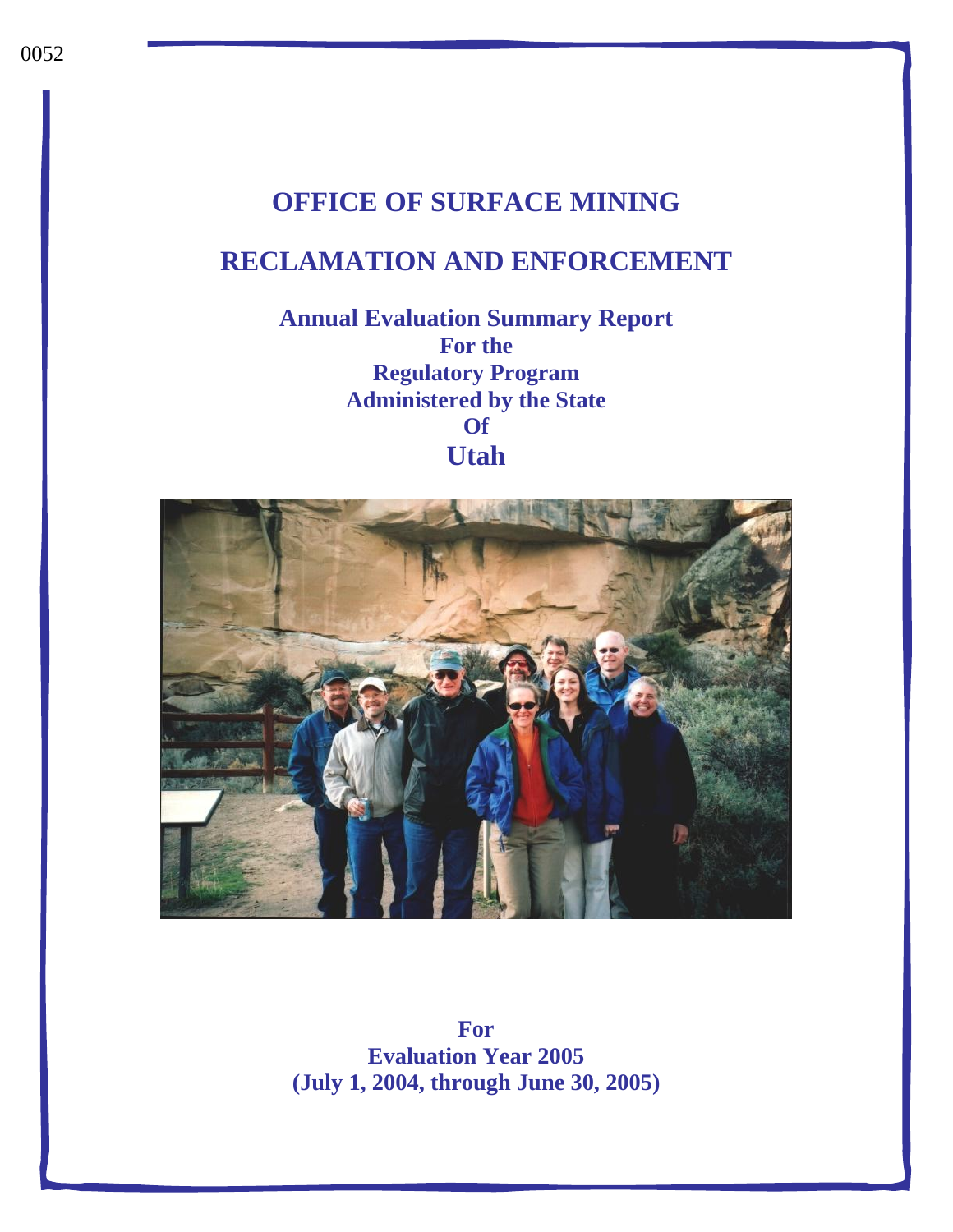### **TABLE OF CONTENTS**

- I. Introduction
- II. Overview of the Utah coal mining industry
- III. Overview of the public participation opportunities in the evaluation process and Utah program
	- Evaluation process
	- Utah program
- IV. Accomplishments, issues, and innovations
	- Accomplishments
	- Issues:

 Water Impacts at the Skyline Mine Dugout Canyon Mine Water White Oak Settlement Status Centennial Mine's Gob Gas Vent Wells

- Innovations
- V. Success in achieving the purposes of SMCRA as determined by measuring and reporting end results
	- Offsite impacts
	- Reclamation success
	- Customer service
- VI. OSM assistance
- VII. Evaluation topic reviews
	- Customer Service Administration of Informal Conferences
	- Reclamation Success Topsoil Stockpiles
	- Offsite Impacts Bond Forfeiture Sites
	- Offsite Impacts Mining Under Perennial Streams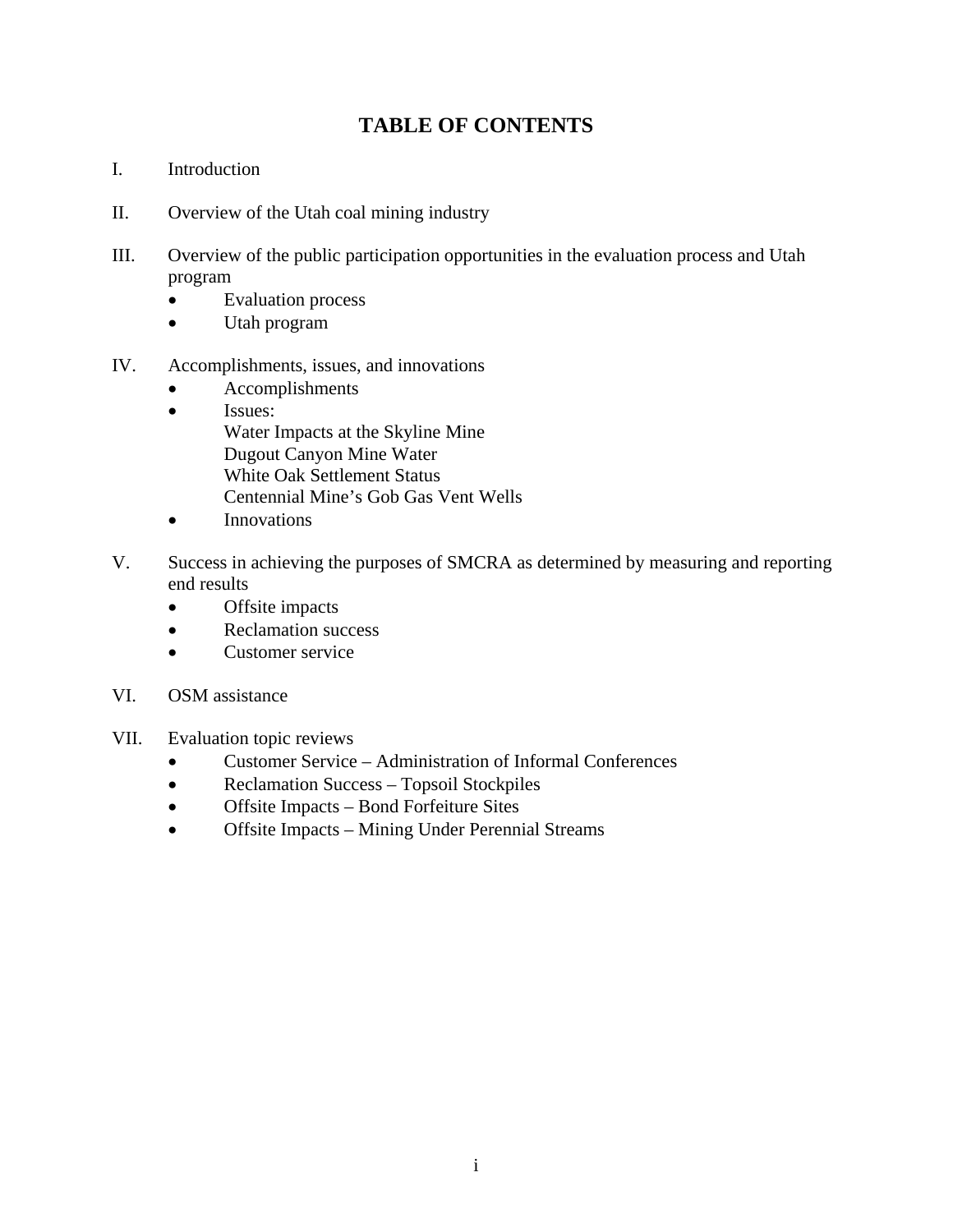| Tabular summary of core data characterizing the Utah program                             |
|------------------------------------------------------------------------------------------|
| Coal production                                                                          |
| Inspectable units                                                                        |
| State permitting activity                                                                |
| Offsite impacts                                                                          |
| Annual State mining and reclamation results                                              |
| Reclamation status of all areas disturbed under the Utah permanent regulatory<br>program |
| State bond forfeiture activity                                                           |
| Utah staffing                                                                            |
| Funds granted to Utah by OSM                                                             |
| <b>Inspection Activity</b>                                                               |
| <b>Enforcement Activity</b>                                                              |
|                                                                                          |

Table 12. Lands Unsuitable Activity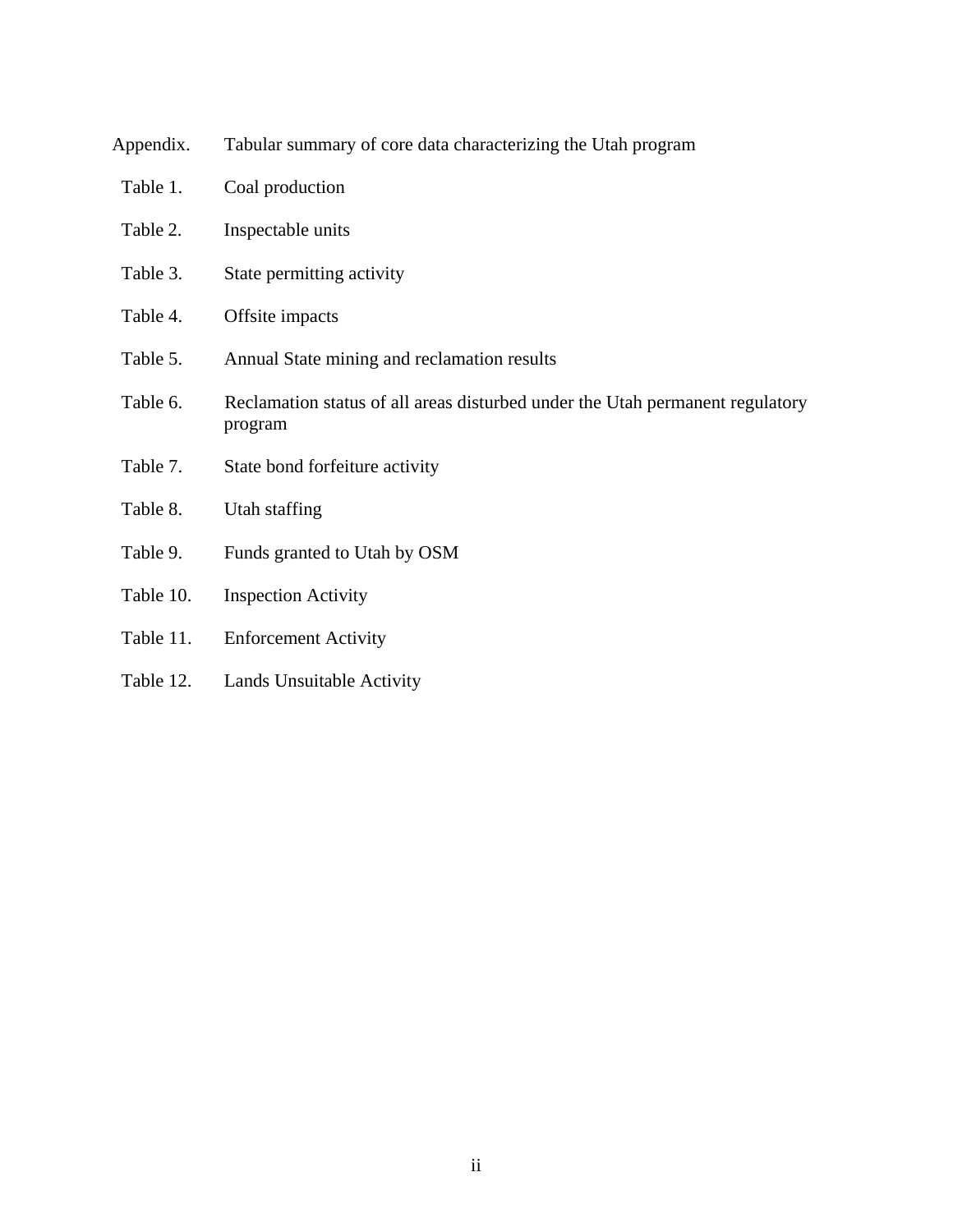### **I. Introduction**

The Surface Mining Control and Reclamation Act of 1977 (SMCRA) created the Office of Surface Mining Reclamation and Enforcement (OSM) in the Department of the Interior. SMCRA provides authority to OSM to oversee the administration of and provide Federal funding for State regulatory programs that have been approved by OSM as meeting the minimum standards of SMCRA. This report contains summary information regarding the Utah program and the effectiveness of the Utah program in meeting the purposes of SMCRA as specified in section 102. The approved SMCRA program for the State of Utah is administered by the Department of Natural Resources, Division of Oil, Gas and Mining. This annual report covers the period of July 1, 2004, through June 30, 2005. Detailed background information and comprehensive reports for the program elements evaluated during the period are available for review and copying at the OSM Denver Field Division office.

### **II. Overview of the Utah Coal Mining Industry**

Coal is found beneath approximately 18 percent of the state of Utah, but only 4 percent is



considered mineable at this time. The demonstrated coal reserve base is about 6.4 billion tons, which is 1.3 percent of the national reserve base. The State and Federal governments and Indian tribes hold most of Utah's coal resources.

Utah coal fields are shown on the figure to the left (Utah Geological Survey, Survey Notes, September 1998). In 2005, only the Wasatch Plateau and Book Cliffs coal fields were being actively mined.

Most of the coal is bituminous and is of Cretaceous age. The Btu value is high compared to most other western States. Sulfur content ranges from medium to low in the more important coal fields.

Coal production steadily increased from

the early 1970's and peaked in 1996 at 28.9 million tons. Production in 2003 was 23.5 million tons (Table 1). The majority of the coal production is produced by underground mining operations, which mostly mine seams exceeding 8 feet in thickness.

As of June 30, 2005, Utah had 27 permitted operations that had disturbed 2,788 acres (Table 6). Each of these operations is an inspectable unit. All of these operations were active or temporarily inactive; none were inactive or abandoned (Table 2). Of the 27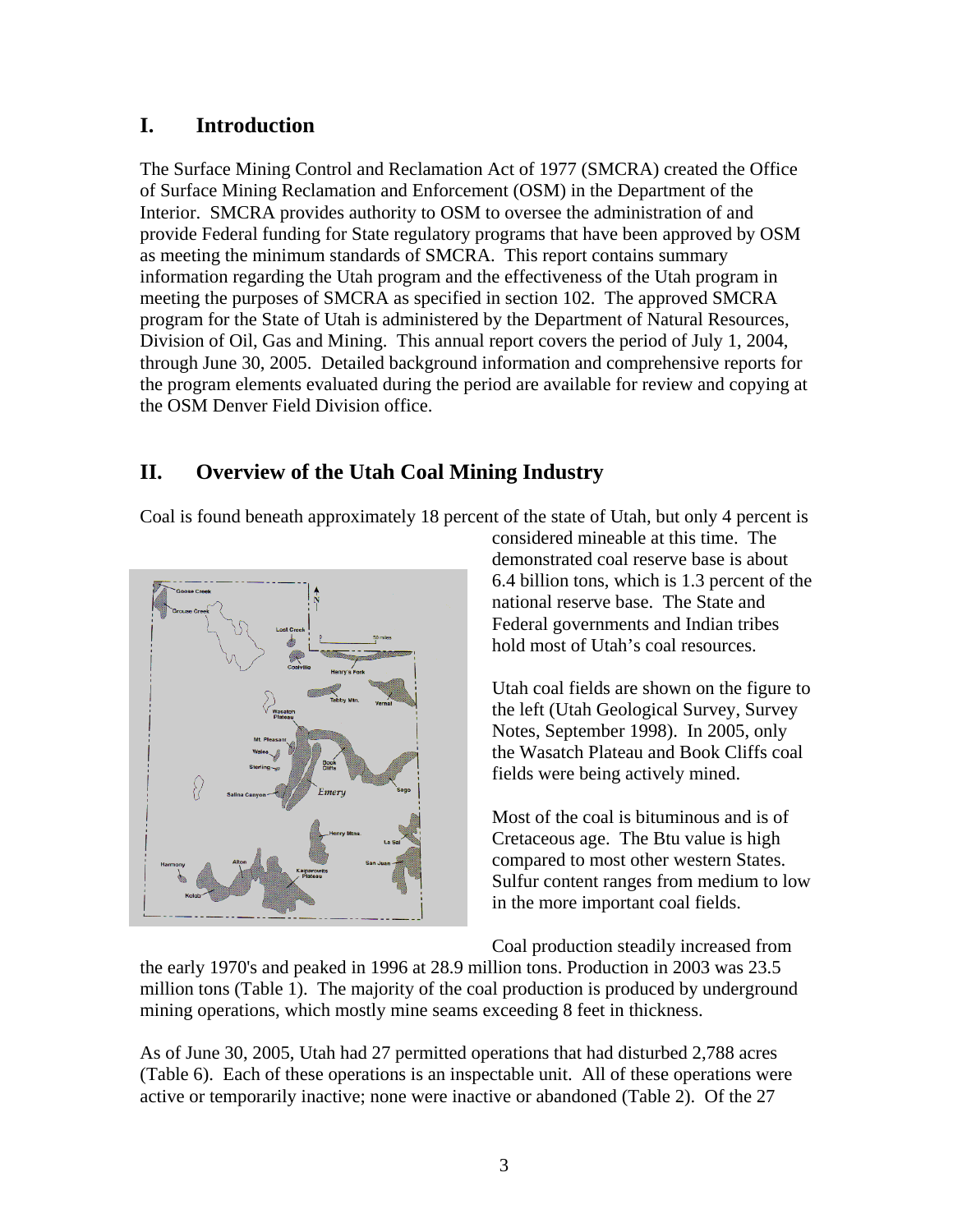operations, 11 were underground mines that use the longwall mining method, 10 were underground mines that use the room-and-pillar mining method, one was a surface mining operation that extracts coal in the area of previous underground mining, one was a surface mining operation that extracts coal from an underground mine refuse pile, and four were coal preparation plants/loadout facilities. Utah also has five bond forfeiture sites with 318 acres of disturbance.

Utah's coal mining industry has a direct, significant impact on the local economies where mining occurs. Coal mining currently occurs in Carbon, Emery, and Sevier Counties. The Utah Department of Workforce Services reported that in 2004 mining companies, including coal mining companies, respectively employed 706, 701, and 399 persons in Carbon, Emery, and Sevier Counties. In Carbon County, coal mining companies represented three of the fifteen largest employers and one was the second largest employer. In Emery County, the second and fourth largest employers were coal companies and coal mining companies represented three of the fifteen largest employers. In Sevier County, a coal mining company was the third largest employer. Preliminary coal mining employment rose slightly in 2004 for Emery and Sevier counties. See <http://jobs.utah.gov/wi/regions/county.asp> for more information on coal related employment in Utah.

The climate of the Wasatch Plateau and Book Cliffs coal fields is characterized by hot, dry summers, the late-summer so-called *monsoon* rains, and cold, relatively moist winters. Normal precipitation varies from six inches in the lower valleys to more than 40 inches on some high plateaus. The growing season ranges from five months in some valleys to only 2 1/2 months in mountainous regions.

### **III. Overview of the Public Participation Opportunities in the Evaluation Process and Utah Program**

### **Evaluation Process**

DOGM and OSM solicit comments or suggestions from persons and groups who may have an interest in coal mining and, specifically, an interest in the oversight process. DOGM posted a notice on its web page requesting suggestions for oversight topics from the public, industry, and environmental groups. One comment was received from the Emery County Water Users for this evaluation period.

The team made a copy of the EY 2004 report available for review on the OSM internet site at www.osmre.gov.

#### **Utah Program**

The Utah Board of Oil, Gas, and Mining is the policy making body for DOGM. The Board consists of seven members knowledgeable in oil, gas, mining, geology, and royalty matters. The Board convened eleven monthly meetings during this evaluation year. The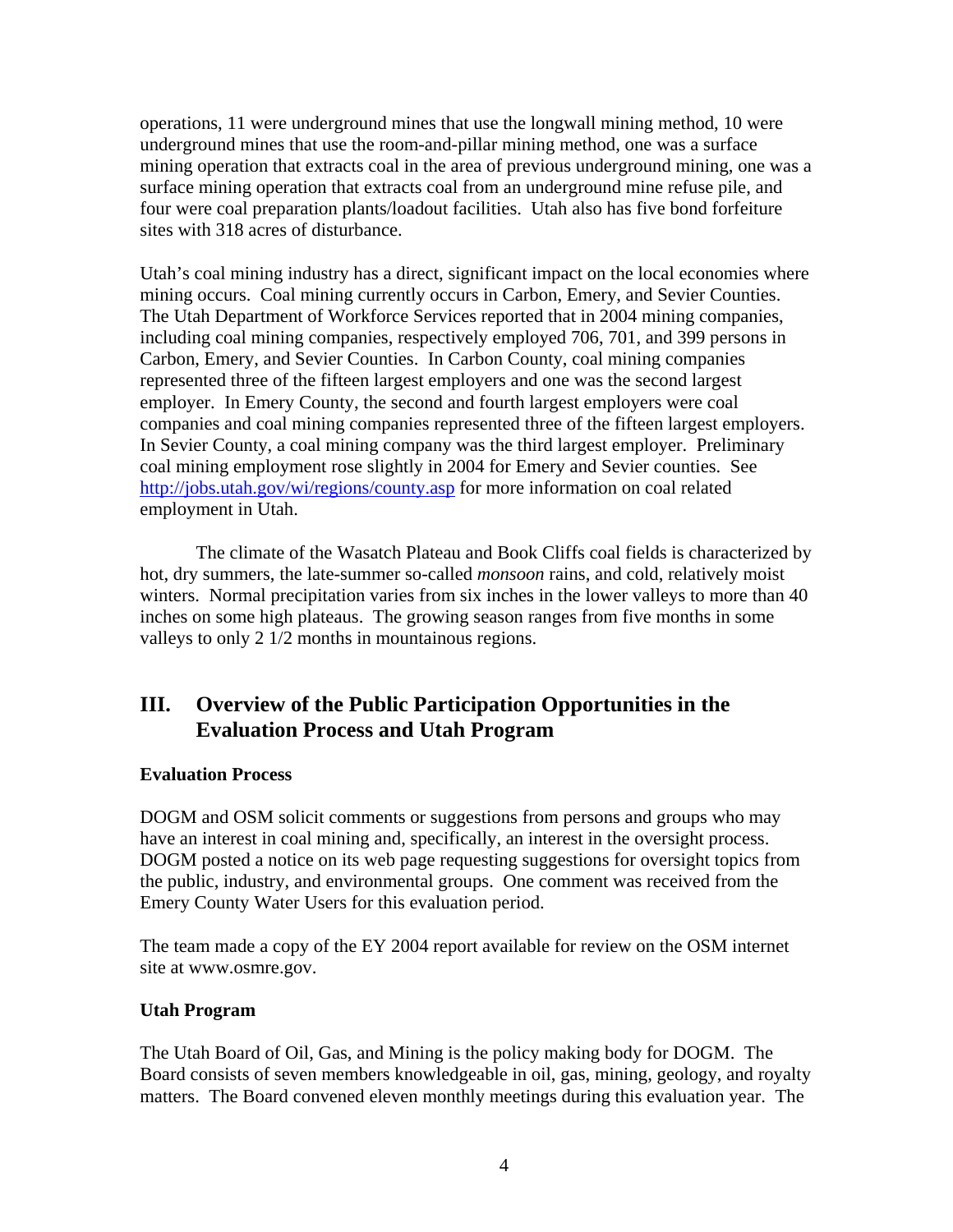meetings were held in Salt Lake City, Richfield, and St George.

Quarterly throughout the evaluation year, DOGM representatives met with Emery County water user associations, which have a concern that mines may be diminishing surface water flows. Meeting attendees discussed cumulative hydrologic impact areas for the Emery County mines, DOGM's water monitoring database, water replacement rules, and general permitting activity updates. The water users have water monitoring data that they provide to DOGM. To further exchange information, DOGM and the water users meet quarterly.

DOGM met with Carbon County in May 2005 to discuss and update the commissioners on water and other issues related to coal mining.

### **IV. Accomplishments, Issues, and Innovations**

### **Accomplishments**

DOGM performed outreach to the public, operators, agencies, and stakeholders by providing opportunities to discuss issues.

- Quarterly throughout the evaluation year, DOGM representatives meet with Emery County water user associations, Emery County Coal Operators, Water Rights, Forest Service, BLM, Emery County Commission and other interested parties to discuss water issues relating to coal mining in the Emery County area. The group discusses cumulative hydrologic impacts, DOGM's water monitoring database, water replacement rules and general issues related to coal mining. The water users provide updates on water availability and systems.
- A semiannual meeting with Carbon County Commissioners was initiated in March of 2005. The meeting was initially started to discuss water issues and coal mining but after input the meetings will be modified to provide the county with general updates of all mining issues.
- A Water Quality Database training session was held at the College of Eastern Utah computer lab for the interested public, and other governmental agencies.

DOGM performed outreach to citizens and communities by participating in programs that help to educate the public about mining.

• The Board of Oil, Gas and Mining sponsors an Earth Day Awards Program to recognize operators or individuals for going beyond what is required by regulation to protect the environment while providing society with essential natural resources. The Board recognized the Deer Creek Mine in 2005 for the innovative method of repairing a large subsidence crack.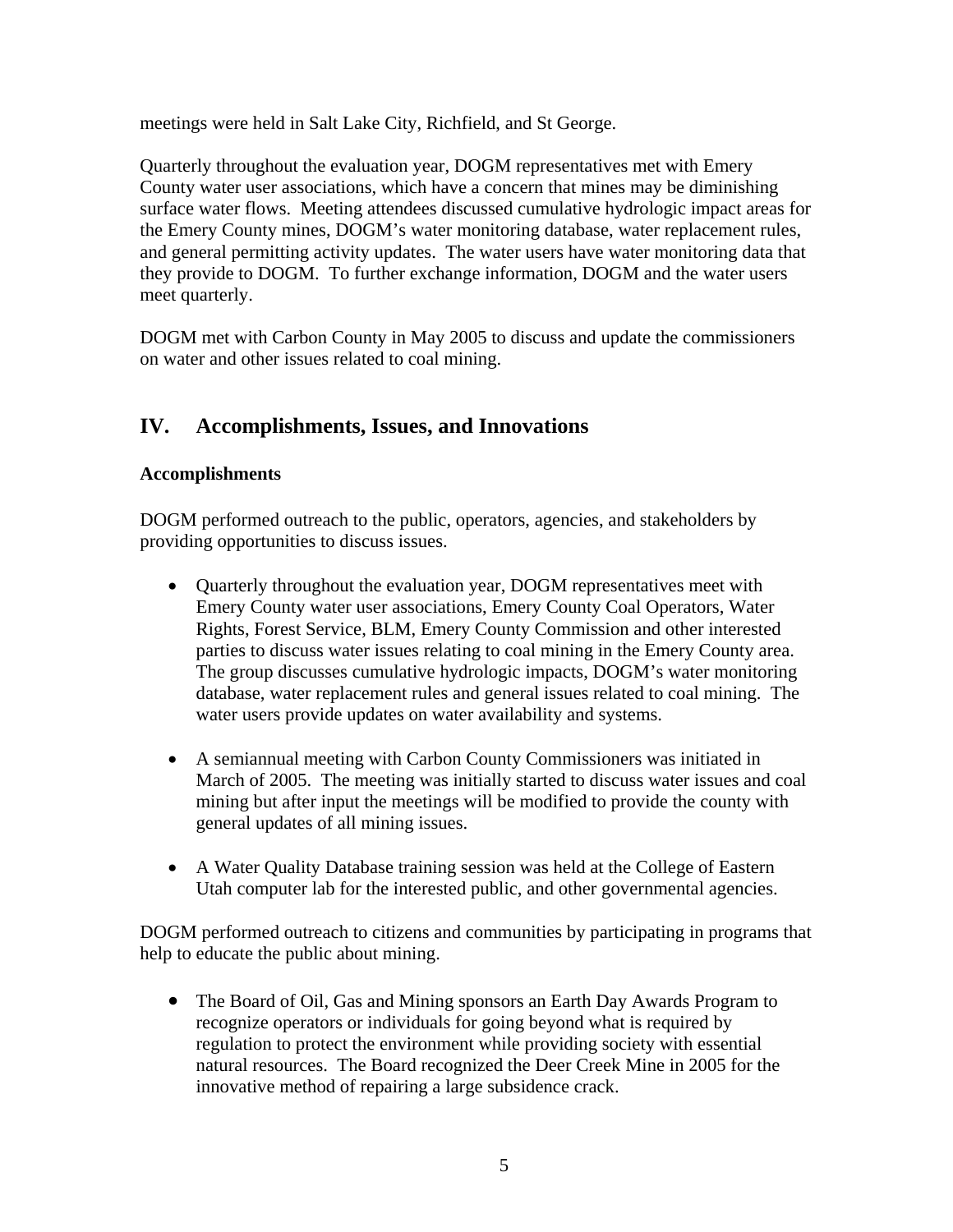- The Division's Associate Director of Mining is an adjunct professor teaching a mine permitting and reclamation class. Division employees assist in some segments of the class.
- The Division maintains information on their web site at <http://www.ogm.utah.gov/> . Information includes: Water Quality Database, announcements of pending rules, mine information, contact information, links, technical information, and an FTP site.

DOGM provides leadership and outreach in the coordination with other state and federal agencies involved in coal.

• DOGM conducts monthly interagency conference calls to coordinate permitting issues. Agencies who participate in these calls include the BLM, State Trust Lands, OSM, US Fish and Wildlife and the Forest Service.

DOGM is in the process of maintaining and developing a database and data processing for electronic permitting. Primary functions and goals of these processes are:

- To create, index and locate electronic documents on DOGM's network that are scanned from existing files or created digitally. This electronic filing system will make documents electronically available to DOGM staff, operators, OSM, other agencies, and the general public.
- To track permitting information and maintain a chronology of permit-related activities including permits, bonds, acreages, mine and permit status, inspections and compliance information.
- To assign and schedule tasks related to permits or projects and to allocate resources to those tasks. Such tasks include new permit reviews, revisions, amendments, reports, bonding and any other project or activity to which DOGM must allocate staff.
- To maintain a relational database of people and companies that associates them to each other, permits, projects and other activities. These data will be used as contact information (names, addresses, phone numbers) for the creation of notifications, mailing lists, inspection reports, fees and other DOGM related work.
- To serve as an intermediate application to link information from other database applications which will enable DOGM to publish maps, reports and provide current and accurate information on DOGM's Web site.
- To provide a core to the development of on-line permit applications and other related DOGM activities over the Internet through a web browser environment.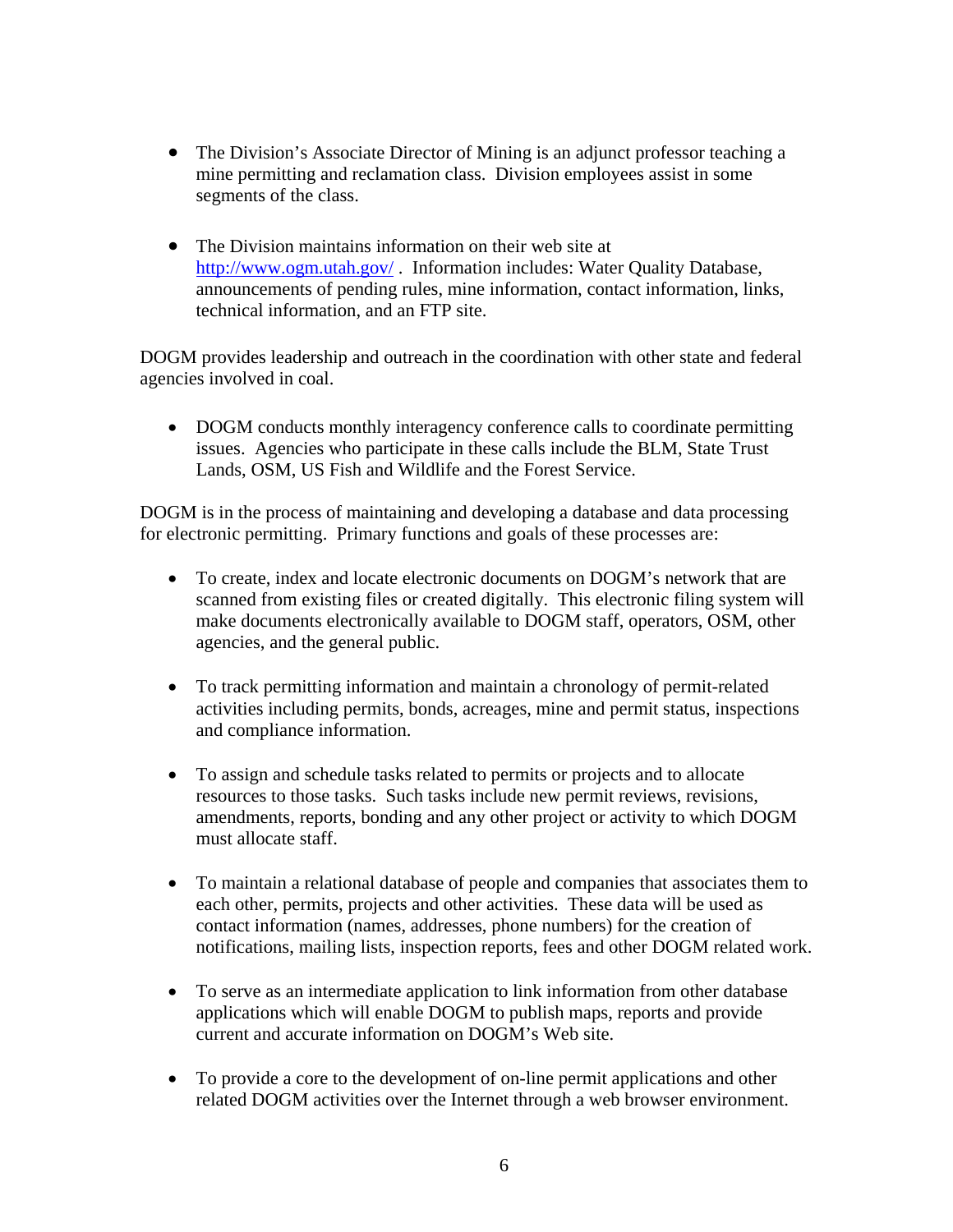#### **Issues**

The following is a description of significant regulatory issues DOGM has addressed on mining operations during EY04. Some of the issues may be ongoing and DOGM continues to monitor them.

#### Water Impacts at the Skyline Mine

Beginning in March 1999, Skyline Mine encountered a series of water inflows estimated at 14,800 gpm that decrease to 9,300 gpm by March of 2003 and now have decreased to 870 gpm by June 2004. Electric Lake Reservoir is adjacent to the mine workings and the reservoir water is used for the operation of an 895-megawatt power plant in Emery County. Mine water is discharged to Eccles Creek in Carbon County and Electric Lake in Emery County. The Division is reviewing Canyon Fuel's monitoring of the discharge to Eccles Creek.

Issues being followed are:

- Has the increase discharge caused channel erosion, scoured macroinvertebrates or impacted the riparian community? Based on the data made available to the Division as of July of 2004 the Division is able to find that there have been no detrimental impacts associated with the discharge reported to date that would affect fish, macroinvertebrates and wildlife.
- Prior to May 2003, Skyline was exceeding their UPDES daily tonnage limit for TDS (7.1 tons/day) because of the volume of discharges. In May 2003, the UPDES permit was changed to allow a maximum of 500 mg/l 30-day average. Since May 2003, the Mine remains compliant with the UPDES permit requirements.
- To date, no conclusive data has been provided that indicates a direct link between Electric Lake and Skyline mine exists. Current data suggests that if any surface water is being encountered in the Mine, the amount of water supplied by the James Canyon (JC) fault and mine dewatering wells to Electric Lake is in excess of the water being encountered in the mine. The water being supplied by the JC wells is considered a positive impact to Electric Lake.
- The increased mine discharge has had no negative impact on agricultural activity along Mud Creek (Eccles Creek is a tributary to Mud Creek).
- The CHIA concludes, "No evidence of material damage from the actual mining operations has been found. No probability of material damage from actual or anticipated mining operations has been found."

Skyline Mine temporarily ceased operations in 2004 and has now reopened and will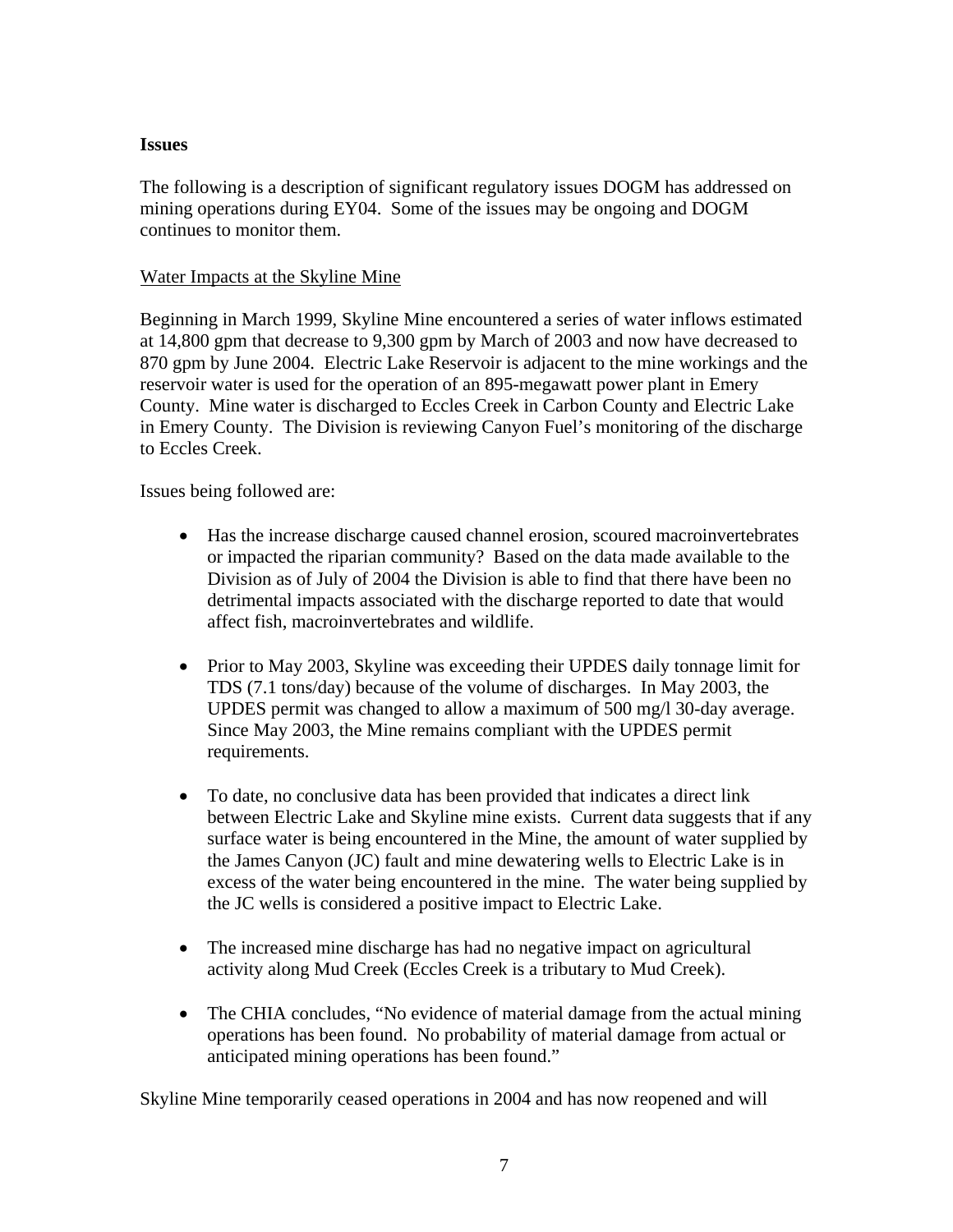resume mining in a drier portion of the mine. The Division continues to monitor the water impacts at the Skyline Mine.

#### Dugout Canyon Mine Water Discharge

Historic mining activities in Dugout Canyon began in the 1920's and continued through the mid 1960's, leaving abandoned workings close to the current mine workings. In August of 2002, the Mine discovered excessive amounts of water stored in abandoned underground workings located dangerously close to the current operation. MSHA required an emergency dewatering. As a result of this continuing discharge, the Utah Division of Water Quality (DWQ) reissued the discharge permit allowing a 500 mg/l 30 day average or 1-ton/day TDS loading limit. The same permit states that if the Permittee is not able to meet these effluent parameters as determined by the Executive Secretary of the DWQ, then the permittee is required to participate in and /or fund a salinity offset project to include the TDS offset credits. The mine has paid money into the salinity offset program. The Division of Oil, Gas, & Mining continues to monitor the situation and assess the downstream impacts. The additional water continues to be used beneficially by filling stock ponds and irrigating crops.

The Division's current evaluation has determined that the water quality of the discharges is not in excess of anticipated/baseline concentrations that would be normally seen in the region. Water quality data collected in April of 2004 suggests that any variation between the discharge and receiving waters of Dugout creek are buffered/mitigated within 1/3 mile downstream of the mine. The additional water provided by the mine discharge is having a positive offsite impact by providing water to wildlife, livestock, and crops.

### White Oak Mine

The White Oak Mine began surface contour mining after underground mining ceased in the fall of 2001. Shortly after surface mining began, DOGM was notified of financial problems of the mine's parent company, Lodestar Energy, Inc.**,** and its bonding company, Frontier Insurance Company. Utah, OSM**,** and other parties secured funds from the owners, creditors, bankruptcy trustee and bonding company to complete the site reclamation. Work is ongoing and is expected to be completed in October 2005.

#### Centennial Mine's Gob Gas Vent Wells

The Centennial Mine is recovering coal from extreme depths; in excess of 2800 feet deep. In the spring of 2005, the Centennial Mine's in-mine gas monitoring levels and locations were changed by the Mine Safety and Health Administration. The changes resulted in the need for the mine to construct a series of six total gob gas vent holes to bleed gas from the gob and from the mineable coal seam. The wells had to be permitted with DOGM at a time when snow pack was eight feet deep. Centennial Mine had to initiate these required changes quickly because of health and safety concerns. DOGM continues to work with Centennial in permitting additional wells in advance of the mining.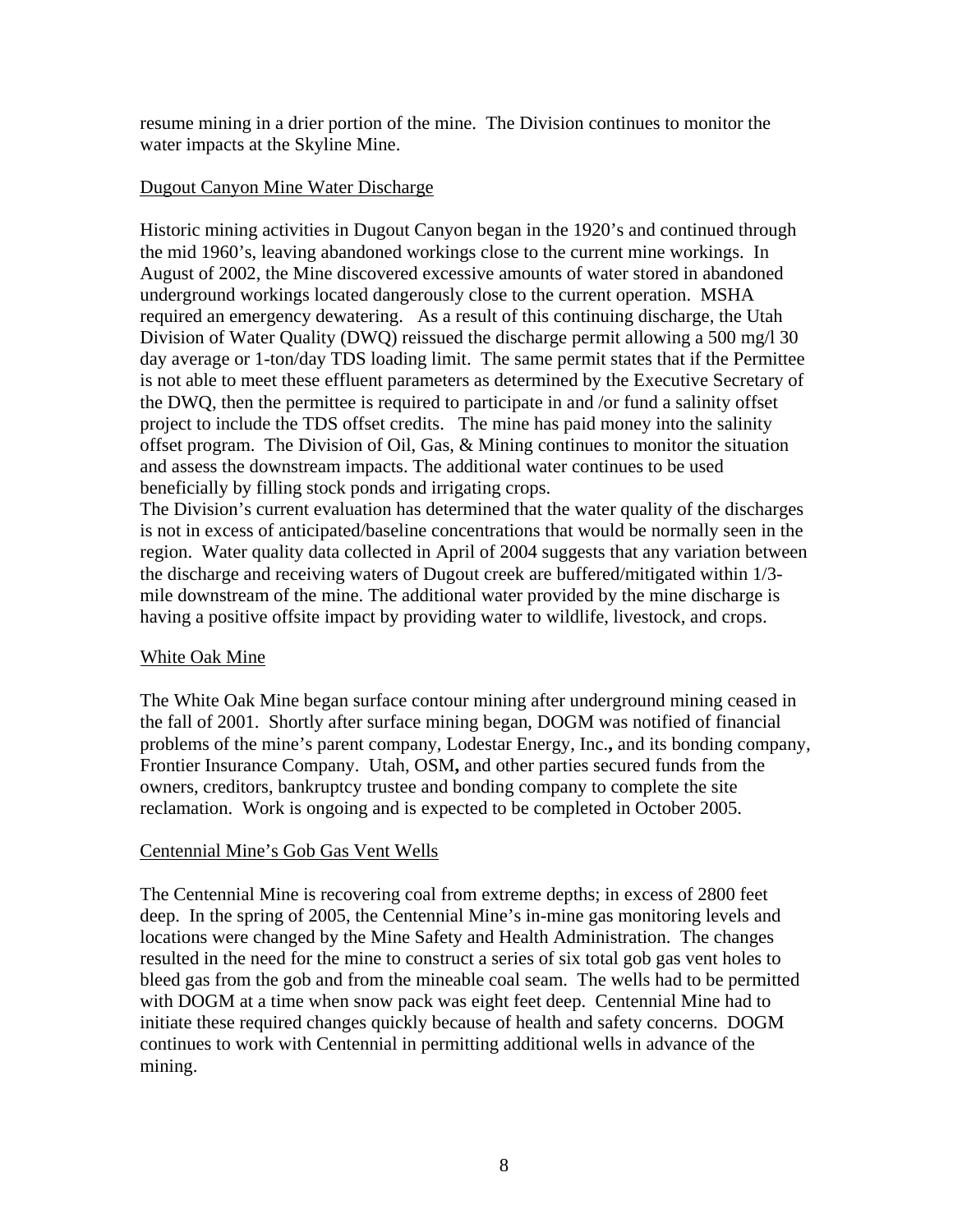### **Innovations**

DOGM has been a participant and facilitator in holding regular discussions among various agencies that deal with coal mining in the State of Utah. Mid-level management representatives (Coal Managers Group) of the agencies also meet as needed to iron out any issues that arise in the regular meetings. A subgroup of the Interagency Coal Group, termed the ICOP (Interagency Coal Operating Procedures) Group, has drafted a Working Agreement describing respective agency responsibilities and authorities for actions on Utah coal operations ranging from the pre-leasing stage through final reclamation. The Working Agreement now developed is very close to being ready for signatures. The goal of this agreement is to reduce the current duplication that is occurring in coal mine permitting among the agencies.

### **V. Success in Achieving the Purposes of SMCRA As Determined By Measuring and Reporting End Results**

To further the concept of reporting end results and measuring Utah's success in achieving the purposes of SMCRA, OSM and DOGM conducted evaluations and inspections whose purpose was to measure the number and extent of offsite impacts, the percentage of inspectable units free of offsite impacts, the number of acres that have been mined and reclaimed and meet the bond release requirements for the various phases of reclamation, and DOGM's effectiveness of customer service. Reports, which provide additional details on how OSM and DOGM conducted the evaluations and inspections and took the measurements, are available in the OSM Denver Field Division office.

### **Offsite Impacts**

An "offsite impact" is anything resulting from a surface coal mining and reclamation activity or operation that causes a negative effect on resources (people, land, water, structures) outside the area authorized by the permit for conducting mining and reclamation activities.

Table 4 shows the number and type of offsite impacts that OSM and DOGM documented as having occurred during EY 2005. No offsite impacts were observed or documented in Utah for EY 2005

### *Sites Where DOGM Had Not Forfeited Reclamation Performance Bonds*

OSM and DOGM assessed whether offsite impacts had occurred on each of the 27 permitted operations that existed at some time during the evaluation period and for which DOGM had not forfeited reclamation performance bonds. OSM and DOGM did so through the following 341 on-the-ground observations: 117 DOGM complete inspections including 4 OSM and DOGM joint, complete inspections; and 224 DOGM partial inspections.

OSM and DOGM did not find any off-site impacts from any active or inactive coal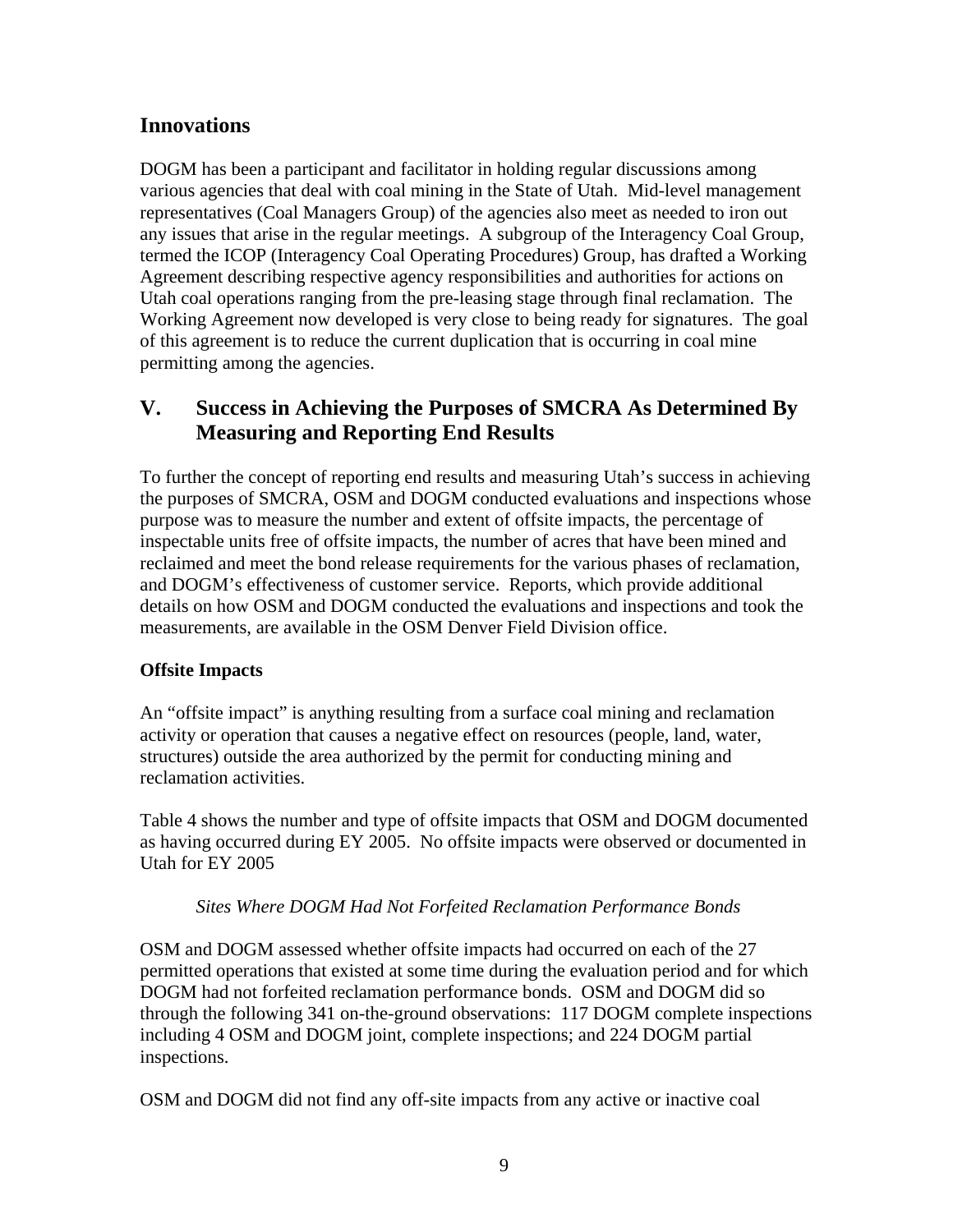mining operations. 100% of Utah mines were free of offsite impacts. In comparison, OSM and DOGM found 93, 85, and 96 percent of the mines free of offsite impacts in EY's 2001, 2002, and 2003

#### *Sites Where DOGM Had Forfeited Reclamation Performance Bonds*

Since 1981 when OSM approved the Utah permanent regulatory program, DOGM has forfeited reclamation performance bonds for six mines.

During EY 2005, DOGM conducted five complete inspections on the five mines. It did not observe any offsite impacts. Table 4 (bottom half) shows that 100 percent of the bond forfeiture sites were free of offsite impacts. OSM and DOGM found 100 percent of these mines also free of offsite impacts in EY's 2002, 2003, and 2004.

### **Reclamation Success**

### *Sites Where DOGM Had Not Forfeited Reclamation Performance Bonds*

For the operations where DOGM had not forfeited reclamation performance bonds, OSM and DOGM used as the measure of reclamation success the disturbed acreage that had received bond release. Historically, the amount of bond release acreage in Utah is very low due to the following two factors:

- Most of the permitted operations are underground mines (table 2). Underground mining operations are long-lived, and the surface disturbances for them are relatively small (2,775 acres disturbed, 171,232 acres permitted) and remain active during the entire life of the mining operations because of their continued use as surface facilities.
- The bond liability period is a minimum of 10 years.

Table 5 shows the acreage on active or inactive permits where DOGM partially released (phases I and II) or totally released (phase III) bonds during the evaluation year. For the 2,385 acres of total disturbance that had not yet received final (phase III) bond release at the beginning of the evaluation year, DOGM granted a phase I bond release of 32.52 acres and a phase III bond release of 13.88 acres.

### **VI. OSM Assistance**

For the 1-year grant period starting July 1, 2004, OSM funded the Utah program in the amount of \$1.76 million (table 9). Through a Federal lands cooperative agreement, OSM reimburses DOGM for permitting, inspection, and other activities that it performs for mines on Federal lands (table 8). Because most of the mines in Utah occur on Federal lands, the percentage of total program costs for which OSM provided funding was high (89 percent, table 9).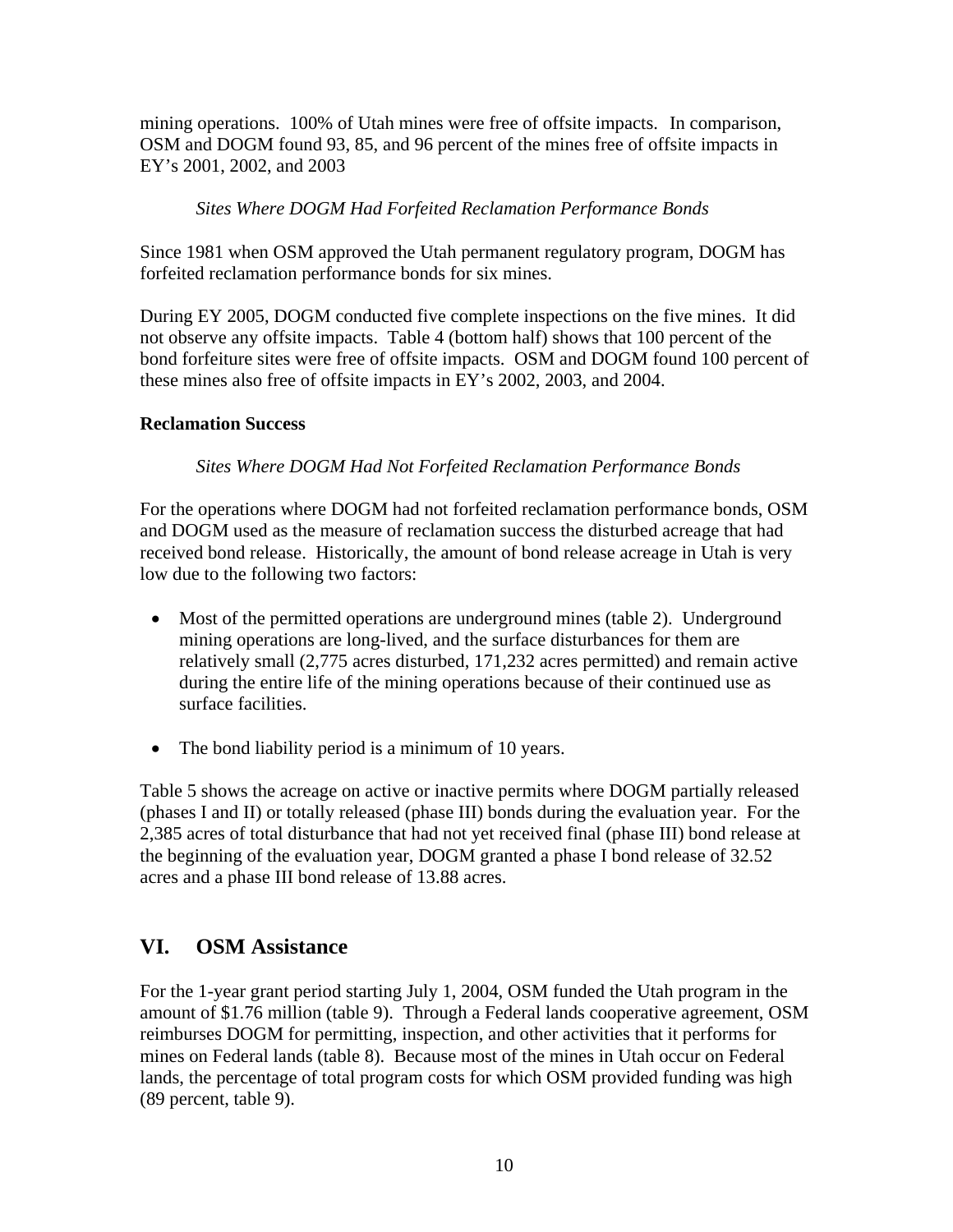OSM purchased for DOGM a Canon scanner and Gateway computer valued at \$7909 to support DOGM's new technologies implementation.

OSM's Technical Librarian filled 6 reference requests, and provided 66 journal articles to Utah Staff. In addition, Utah received *Proceedings of State Regulation of Coal Combustion By-Product Placement at Mine Sites: A Technical Interactive Forum*; Research report on *Manganese Toxicity Thresholds for Restoration Grass Species*; USGS Information Circular *Coal – A Complex Natural Resource*; *Report on Status of Fires at Abandoned Underground Coal Mines in Colorado*; A DVD on underground longwall operation; MSHA CD on *Highwall Safety* video; 3 CDs: *Surface Mining Water Diversion Design Manual*, *Coal Mine Drainage Prediction and Pollution Prevention in Pennsylvania*, and *1994 International Land Reclamation and Mine Drainage Conference Proceedings*; in addition to two education outreach CDs, *Facts About Coal and Minerals 2004-2005*, and *American Energy for America's Future* brochure, that were distributed to WRTT.

OSM provided technical assistance with regard to information on public liability insurance and on surety bond replacement issues and procedures.

DOGM continues to be a major contributor to the advances in western electronic permitting, GIS, and hydrology database application. Utah Staff made significant contributions to the new technologies workshops conducted by OTT this year. One employee attended OTT/WRTT New Technologies Innovation Implementation Workshop in Helena.

## **VII. Evaluation Topic Reviews**

Each year OSM and DOGM evaluate topics to determine whether DOGM is effective in preventing offsite impacts, ensuring reclamation success, and ensuring effective customer service. Results of all evaluation topic reviews are available at the Denver Field Division.

### **Customer Service - Administration of Informal Conferences**

Each year a customer service topic is selected for evaluation. Administration of Informal Conferences was selected this evaluation year as a customer service topic because of the participation afforded the public when there is a coal mine permitting issue through the "Informal Conference" process.

The team evaluated the procedures followed by the Division for the informal conference process. The team evaluated informal conferences requested and held in 2002 (Hiawatha Renewal) and 2004 (Lila Canyon Expansion of the Horse Canyon Mine) (no informal conference was held in 2003).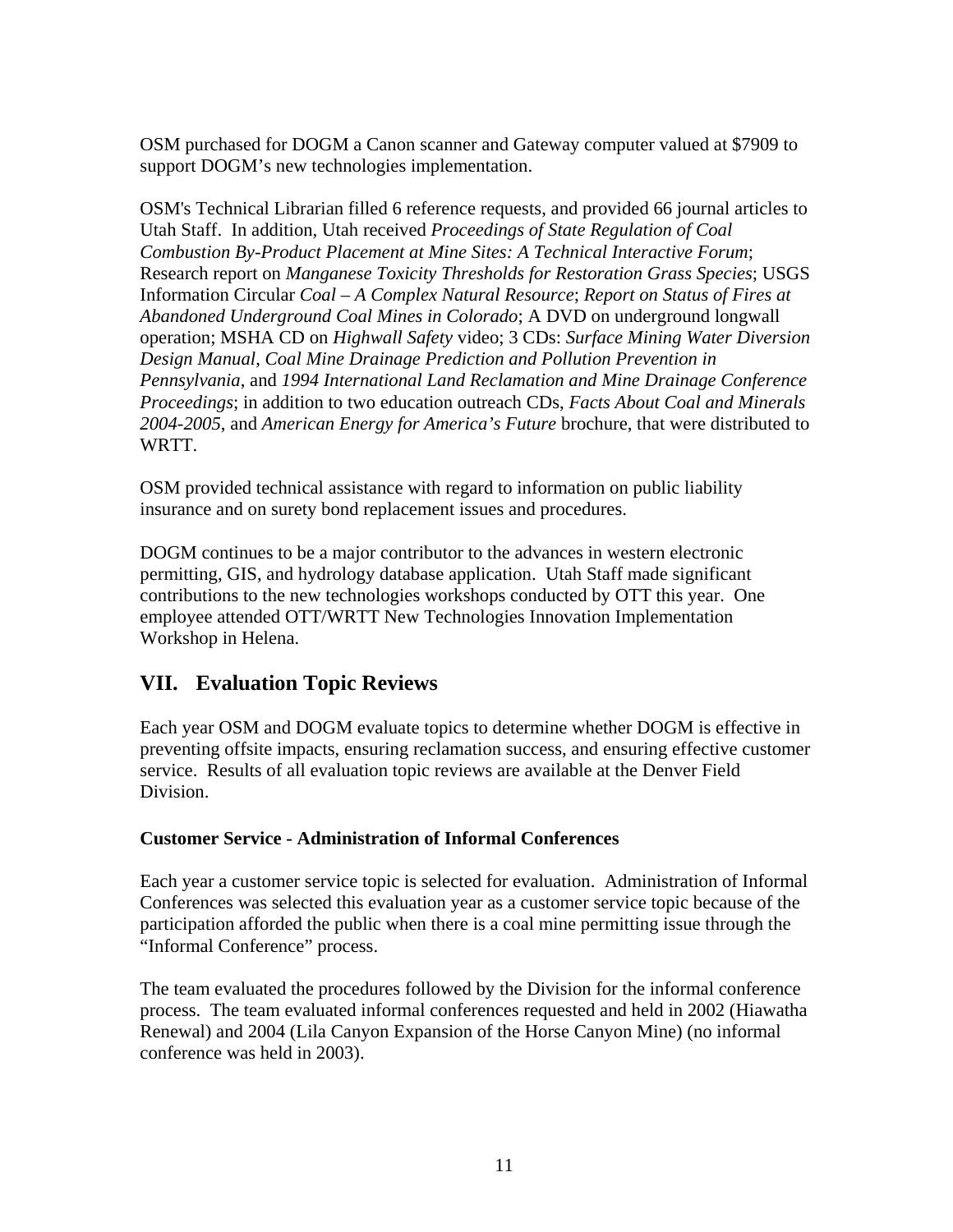The Informal Conference Criteria included: Was the conference filed in a timely manner (within 30 days after the last date of publication)? Was the informal conference held within 30 days following the receipt of the request? Was the conference held in the requested locality? Were the date, time, and location of the informal conference sent to the applicant and other parties to the conference? Was this information advertised by the Division in a newspaper of general circulation in the locality of the proposed coal mining and reclamation operation at least 2 weeks prior to the scheduled conference? Were the requirements of the Procedural Rules of the Board of Oil, Gas and Mining (R641 Rules) followed (i.e., electronic record, records maintained and accessible)? Was a written decision issued within 60 days of the close of the conference?

The team concluded that the informal conference process is being effectively implemented. Prescribed timeframes are being met and final decisions are being issued in a timely fashion.

#### **Reclamation Success** - **Topsoil Stockpiles**

This evaluation was based on OSM Directive REG-8 for determining whether the Utah-DOGM is effective in ensuring reclamation success. The field portion was conducted in June 2005 at three sites where the topsoil stockpiles have been established for a number of years: Soldier Canyon/Dugout Topsoil Storage site, Deer Creek Mine Waste Rock Storage site, and Wellington Preparation Plant topsoil stockpiles. These sites represent a variety of preservation forms, climate and soil types and the topsoil stockpiles at each location have had enough time to establish vegetation. Topsoil stockpile site observations included position of the stockpile in the landscape, dominant aspect, surface roughness, slope and dimensions (height, width, length) of each topsoil stockpile and contamination of the topsoil stockpile (if any) and grazing intensity. Field notes included estimates of % cover by plant type (grass, shrub, forb, including % weed cover, rock and litter).

In addition to field work, team members conducted MRP reviews of the soil texture, coarse fragment content and chemistry of the topsoil, the year the topsoil pile was formed, techniques used to form the pile (machinery used etc.), the year seeded, as well as the seed mix used. Vegetation analysis has been compiled and summarized. DOGM has been successful in its efforts to ensure reclamation success in Utah.

#### **Offsite Impacts – Bond Forfeiture Sites**

A study of all coal mining bond forfeiture sites was conducted in Utah to determine whether or not off site impacts were found at these sites, and, if found, the extent of those impacts.

Examples of negative off site impacts associated with bond forfeiture operations are conditions such as on-site erosion that has extended off-site, on-site erosion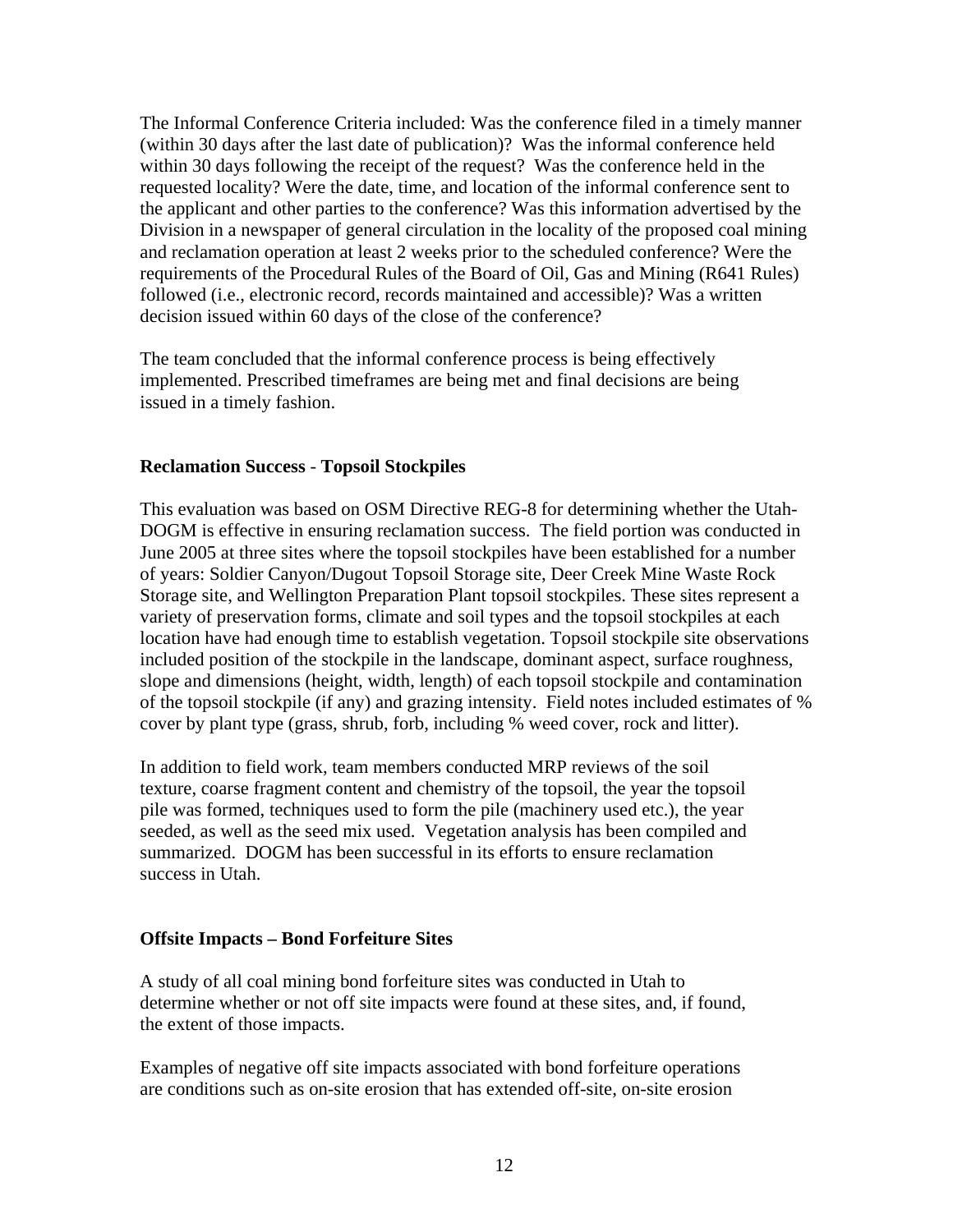with off-site deposition that has resulted in vegetation die-off, mine drainage with water quality problems, etc.

Five sites were examined. The Team determined that none of the five sites had negative off-site impacts that were quantifiable. None of the locations had a mine water discharge. The two sites that were lower in elevation and drier had less successful vegetation than the higher site. Erosion was more noticeable on these sites. Intuitively, off-site impacts were occurring from the sediments that were leaving the site. However, the Team did not identify any negative off-site impacts from these sediments. As an example, wherever small sediment deltas had formed, vegetation had established.

The Team did not identify any offsite impacts during this review. DOGM has been successful in its reclamation efforts to eliminate or minimize off-site impacts from the coal mining bond forfeiture sites in Utah.

### **Offsite Impacts – Mining Under Perennial Streams**

This evaluation was based on OSM Directive REG-8 for determining whether the Utah-DOGM is effective in minimizing off-site impacts. The team evaluated the longwall undermining of three perennial streams: Burnout Canyon, the East Fork of Box Canyon, and the North Fork of the Right Fork of Miller Creek. The team researched the background and ongoing conditions of each of the streams, in addition to conducting a site visit at each. The team observed varying degrees of self-healing. Visually, the effects of subsidence were least observable with the greatest amount of alluvium in the streambed and along the banks and most observable where bedrock was exposed. The team concluded that:

- Subsidence effects to these perennial streams have not caused material damage outside the permit area.
- The mining has not adversely affected state-appropriated water supplies (to date) at Burnout or Box Canyon, nor as far as can be determined at Miller Creek.
- Each mine operator has mitigated the subsidence effects according to the approved mining permit and lease conditions, where needed.

The team did not identify any offsite impacts during the review of these three perennial streams.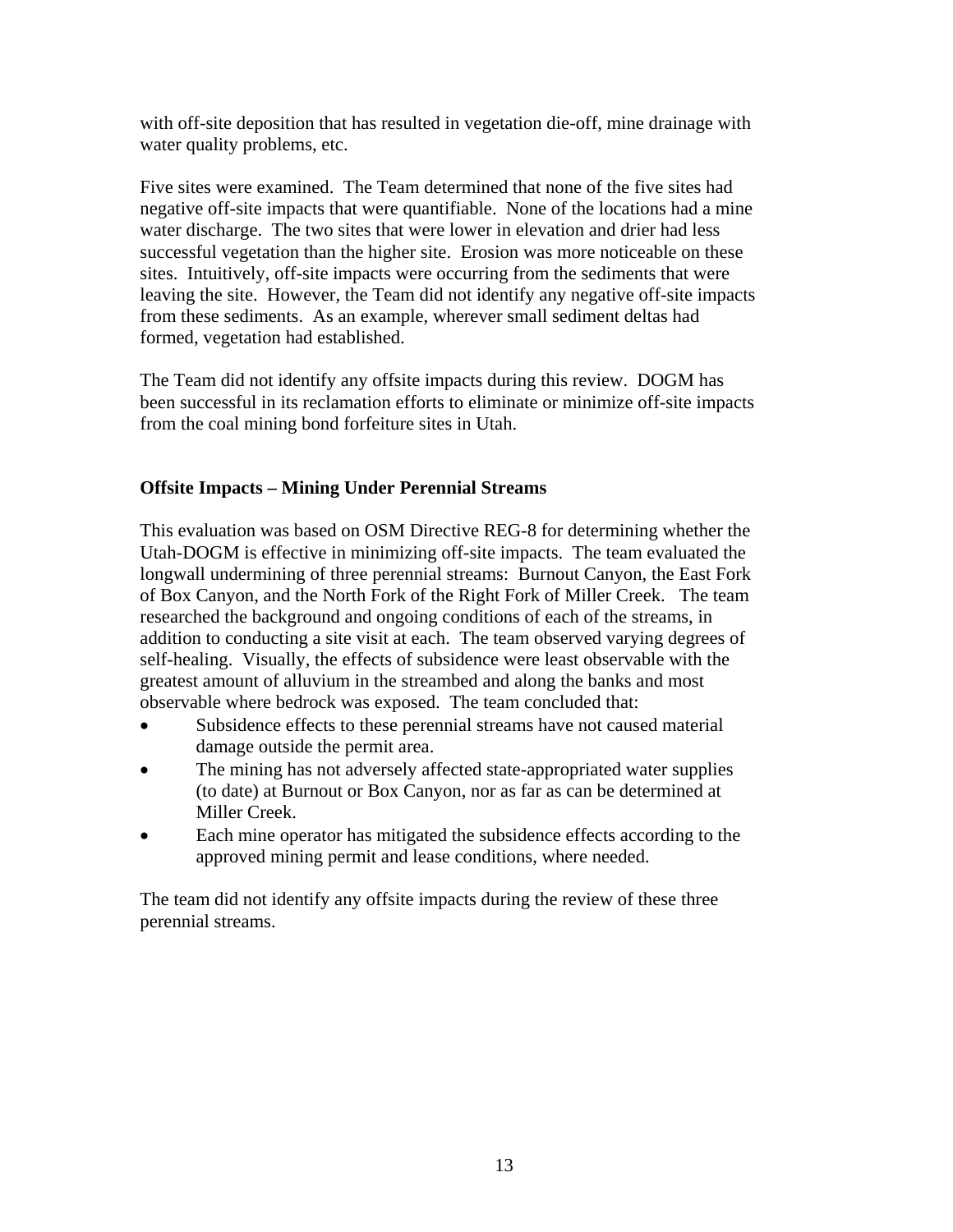# Appendix

Tabular summary of core data characterizing the Utah program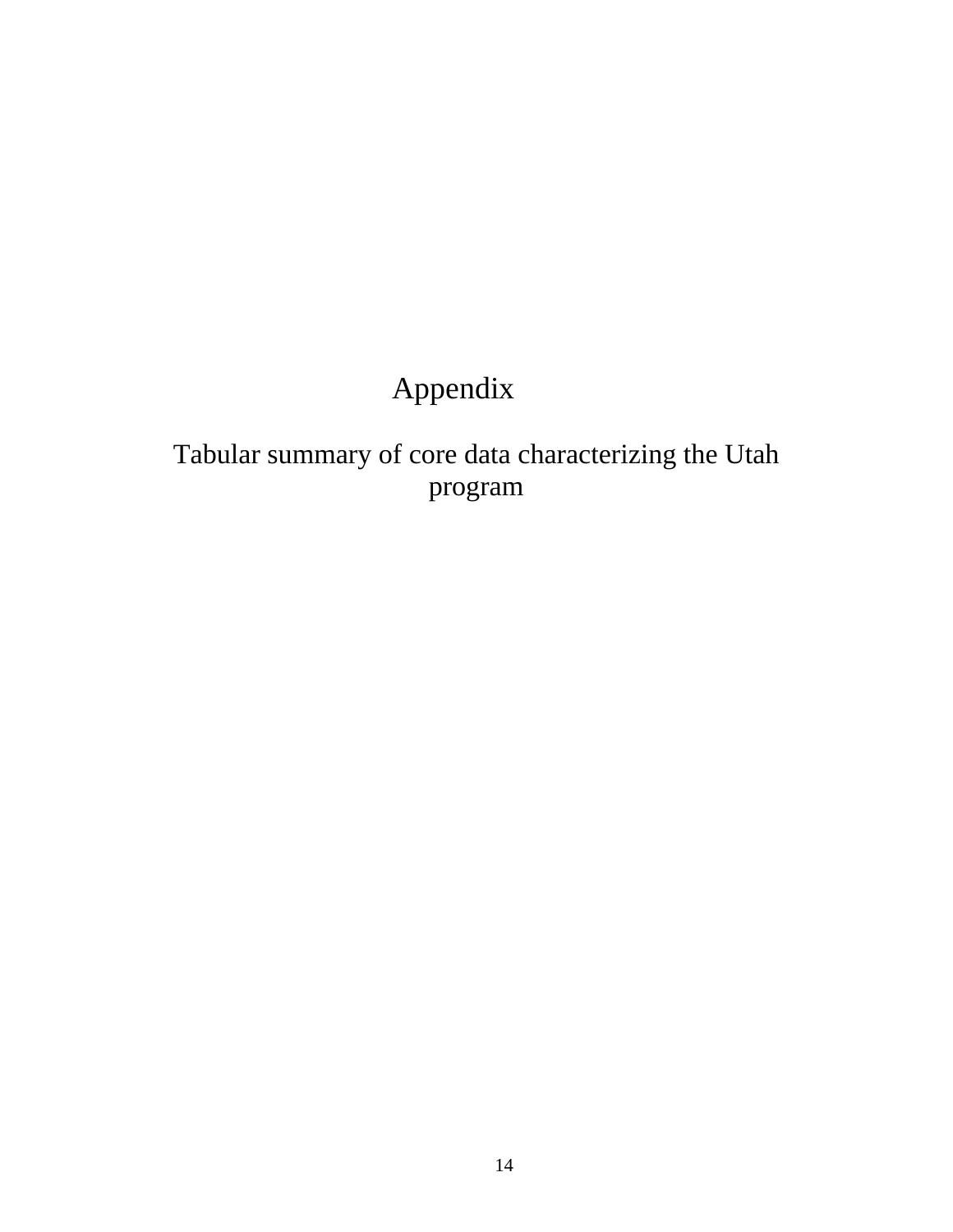| <b>COAL PRODUCTION</b><br>(Millions of short tons) |                         |                      |              |  |  |  |  |  |  |
|----------------------------------------------------|-------------------------|----------------------|--------------|--|--|--|--|--|--|
| <b>Period</b>                                      | <b>Surface</b><br>mines | Underground<br>mines | <b>Total</b> |  |  |  |  |  |  |
| Coal production <sup>A</sup> for entire State:     |                         |                      |              |  |  |  |  |  |  |
| <b>Annual Period</b>                               |                         |                      |              |  |  |  |  |  |  |
| 2002                                               | 0.261                   | 24.103               | 24.364       |  |  |  |  |  |  |
| 2003                                               | 0.094                   | 23.410               | 23.504       |  |  |  |  |  |  |
| 2004                                               | 0.021                   | 22.685               | 22.706       |  |  |  |  |  |  |
| <b>Total</b>                                       | 0.376                   | 70.198               | 70.574       |  |  |  |  |  |  |

 reporting coal production. **Provide production information for the latest three full**  sold, used or transferred as reported to OSM by each mining company on form OSM-1 A Coal production as reported in this table is the gross tonnage which includes coal that is  **calendar years to include the last full calendar year for which data is available.**  reported through routine auditing of mining companies. This production may vary from that reported by States or other sources due to varying methods of determining and line 8(a). Gross tonnage does not provide for a moisture reduction. OSM verifies tonnage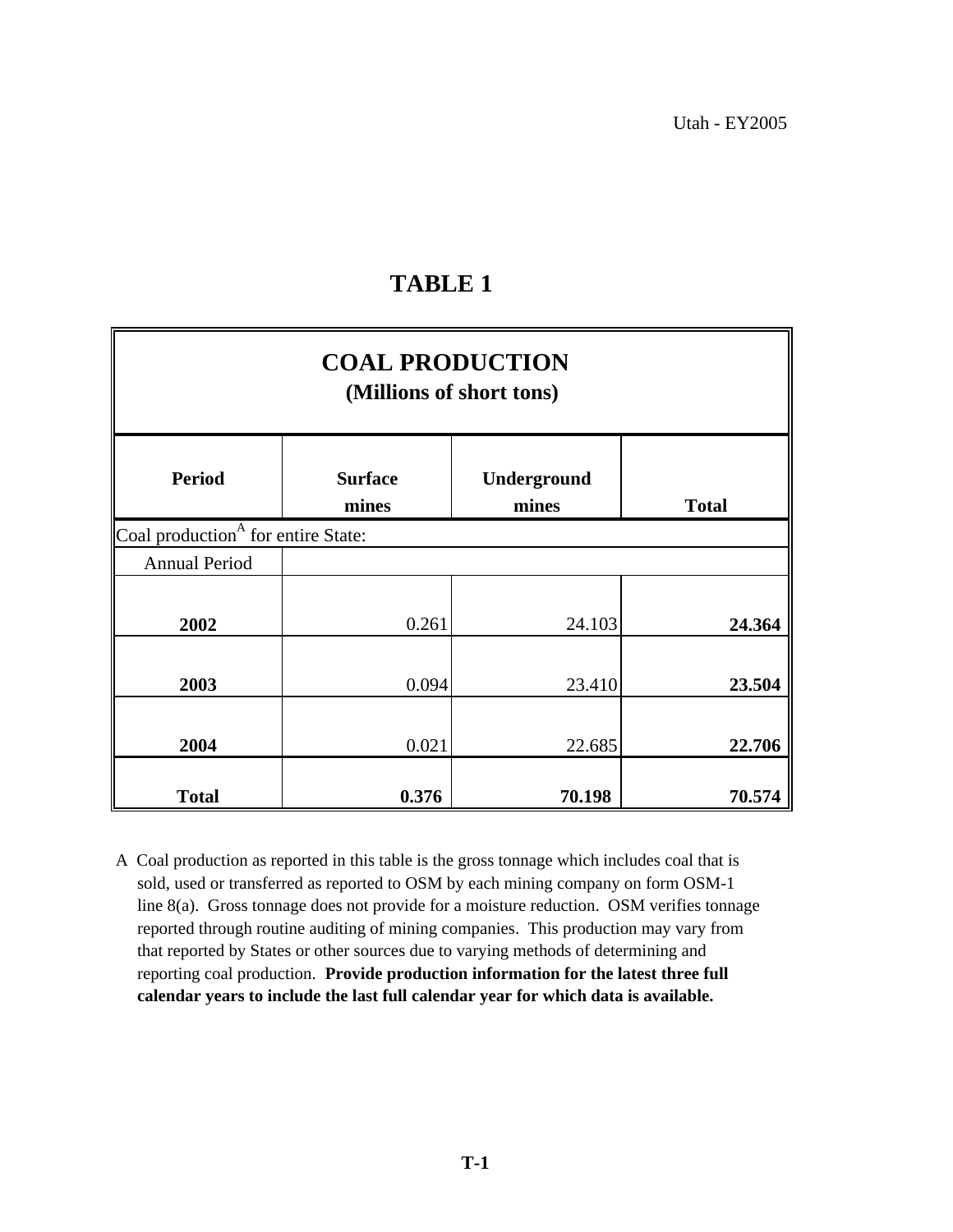| <b>INSPECTABLE UNITS</b><br>As of June 30, 2005                                                                                                                                                                                                                                                                                                                                                                                                                                                                                                                                                                                                                                               |                                     |                                                                                                                        |                             |              |                |                |                |           |                                                       |                |           |              |
|-----------------------------------------------------------------------------------------------------------------------------------------------------------------------------------------------------------------------------------------------------------------------------------------------------------------------------------------------------------------------------------------------------------------------------------------------------------------------------------------------------------------------------------------------------------------------------------------------------------------------------------------------------------------------------------------------|-------------------------------------|------------------------------------------------------------------------------------------------------------------------|-----------------------------|--------------|----------------|----------------|----------------|-----------|-------------------------------------------------------|----------------|-----------|--------------|
|                                                                                                                                                                                                                                                                                                                                                                                                                                                                                                                                                                                                                                                                                               | <b>Number and status of permits</b> |                                                                                                                        |                             |              |                |                |                |           |                                                       |                |           |              |
| <b>Coal mines</b><br>and related                                                                                                                                                                                                                                                                                                                                                                                                                                                                                                                                                                                                                                                              |                                     | <b>Active or</b><br>temporarily<br><b>Inactive</b><br>inactive<br><b>Phase II</b><br><b>Abandoned</b><br><b>Totals</b> |                             |              |                |                | Insp.          |           | Permitted acreage <sup>A</sup><br>(hundreds of acres) |                |           |              |
| facilities                                                                                                                                                                                                                                                                                                                                                                                                                                                                                                                                                                                                                                                                                    | IP                                  | <b>PP</b>                                                                                                              | bond release<br>IP          | PP           | IP             | PP             | IP             | <b>PP</b> | Units <sup>D</sup>                                    | IP             | <b>PP</b> | <b>Total</b> |
| <b>STATE AND PRIVATE LANDS</b>                                                                                                                                                                                                                                                                                                                                                                                                                                                                                                                                                                                                                                                                |                                     |                                                                                                                        | REGULATORY AUTHORITY: STATE |              |                |                |                |           |                                                       |                |           |              |
| Surface mines                                                                                                                                                                                                                                                                                                                                                                                                                                                                                                                                                                                                                                                                                 |                                     |                                                                                                                        |                             |              |                |                | 0              |           |                                                       |                | 2.02      | 2.02         |
| Underground mines                                                                                                                                                                                                                                                                                                                                                                                                                                                                                                                                                                                                                                                                             |                                     |                                                                                                                        |                             |              |                |                | 0              | 5         |                                                       |                | 0.31      | 0.31         |
| Other facilities                                                                                                                                                                                                                                                                                                                                                                                                                                                                                                                                                                                                                                                                              |                                     |                                                                                                                        |                             |              |                |                | 0              | 2         |                                                       |                | 5.41      | 5.41         |
| Subtotals                                                                                                                                                                                                                                                                                                                                                                                                                                                                                                                                                                                                                                                                                     | $\overline{0}$                      |                                                                                                                        | $\Omega$                    | $\Omega$     | $\Omega$       |                | $\Omega$       | 8         | $\Omega$                                              | $\Omega$       | 7.74      | 7.74         |
| <b>FEDERAL LANDS</b>                                                                                                                                                                                                                                                                                                                                                                                                                                                                                                                                                                                                                                                                          |                                     |                                                                                                                        | REGULATORY AUTHORITY: STATE |              |                |                |                |           |                                                       |                |           |              |
| Surface mines                                                                                                                                                                                                                                                                                                                                                                                                                                                                                                                                                                                                                                                                                 |                                     |                                                                                                                        |                             |              |                |                | $\overline{0}$ | 2         |                                                       |                | 2.4       | 2.4          |
| Underground mines                                                                                                                                                                                                                                                                                                                                                                                                                                                                                                                                                                                                                                                                             |                                     | 19                                                                                                                     |                             | 1            |                |                | $\overline{0}$ | 21        |                                                       |                | 17.34     | 17.34        |
| Other facilities                                                                                                                                                                                                                                                                                                                                                                                                                                                                                                                                                                                                                                                                              |                                     | 2                                                                                                                      |                             |              |                |                | 0              | 2         |                                                       |                | 0.85      | 0.85         |
| Subtotals                                                                                                                                                                                                                                                                                                                                                                                                                                                                                                                                                                                                                                                                                     | $\overline{0}$                      | 22                                                                                                                     | $\overline{0}$              | $\mathbf{1}$ | $\overline{0}$ | $\overline{c}$ | $\overline{0}$ | 25        | $\Omega$                                              | $\overline{0}$ | 20.59     | 20.59        |
| ALL LANDS $^{\rm B}$                                                                                                                                                                                                                                                                                                                                                                                                                                                                                                                                                                                                                                                                          |                                     |                                                                                                                        |                             |              |                |                |                |           |                                                       |                |           |              |
| Surface mines                                                                                                                                                                                                                                                                                                                                                                                                                                                                                                                                                                                                                                                                                 |                                     | 2                                                                                                                      |                             |              |                |                | $\overline{0}$ | 3         |                                                       |                | 4.42      | 4.42         |
| Underground mines                                                                                                                                                                                                                                                                                                                                                                                                                                                                                                                                                                                                                                                                             |                                     | 20                                                                                                                     |                             | 1            |                | 5              | $\overline{0}$ | 26        |                                                       |                | 17.34     | 17.34        |
| Other facilities                                                                                                                                                                                                                                                                                                                                                                                                                                                                                                                                                                                                                                                                              |                                     |                                                                                                                        |                             |              |                |                | $\theta$       | 4         |                                                       |                | 5.99      | 5.99         |
| Totals                                                                                                                                                                                                                                                                                                                                                                                                                                                                                                                                                                                                                                                                                        | $\overline{0}$                      | 26                                                                                                                     | $\overline{0}$              | $\mathbf{1}$ | $\Omega$       | 6              | $\overline{0}$ | 33        | $\Omega$                                              | $\Omega$       | 27.75     | 27.75        |
| Average number of permits per inspectable unit (excluding exploration sites)<br>Average number of acres per inspectable unit (excluding exploration sites)                                                                                                                                                                                                                                                                                                                                                                                                                                                                                                                                    |                                     |                                                                                                                        |                             |              |                |                |                |           | 84.09                                                 |                |           |              |
| Number of exploration permits on State and private lands:                                                                                                                                                                                                                                                                                                                                                                                                                                                                                                                                                                                                                                     |                                     |                                                                                                                        |                             |              |                | $\mathbf{0}$   |                |           | On Federal lands <sup>C</sup> :                       |                |           | 4            |
| On Federal lands <sup>C</sup> :<br>Number of exploration notices on State and private lands:<br>5<br>0                                                                                                                                                                                                                                                                                                                                                                                                                                                                                                                                                                                        |                                     |                                                                                                                        |                             |              |                |                |                |           |                                                       |                |           |              |
| IP: Initial regulatory program sites<br>PP: Permanent regulatory program sites                                                                                                                                                                                                                                                                                                                                                                                                                                                                                                                                                                                                                |                                     |                                                                                                                        |                             |              |                |                |                |           |                                                       |                |           |              |
| When a unit is located on more than one type of land, include only the acreage located on the indicated type of land.<br>Numbers of units may not equal the sum of the three preceding categories because a single inspectable unit may include lands<br>in more than one of the preceding categories.<br>Includes only exploration activities regulated by the State pursuant to a cooperative agreement with OSM or by OSM pursuant<br>to a Federal lands program. Excludes exploration regulated by the Bureau of Land Management.<br>Inspectable Units includes multiple permits that have been grouped together as one unit for inspection frequency purposes by<br>some State programs. |                                     |                                                                                                                        |                             |              |                |                |                |           |                                                       |                |           |              |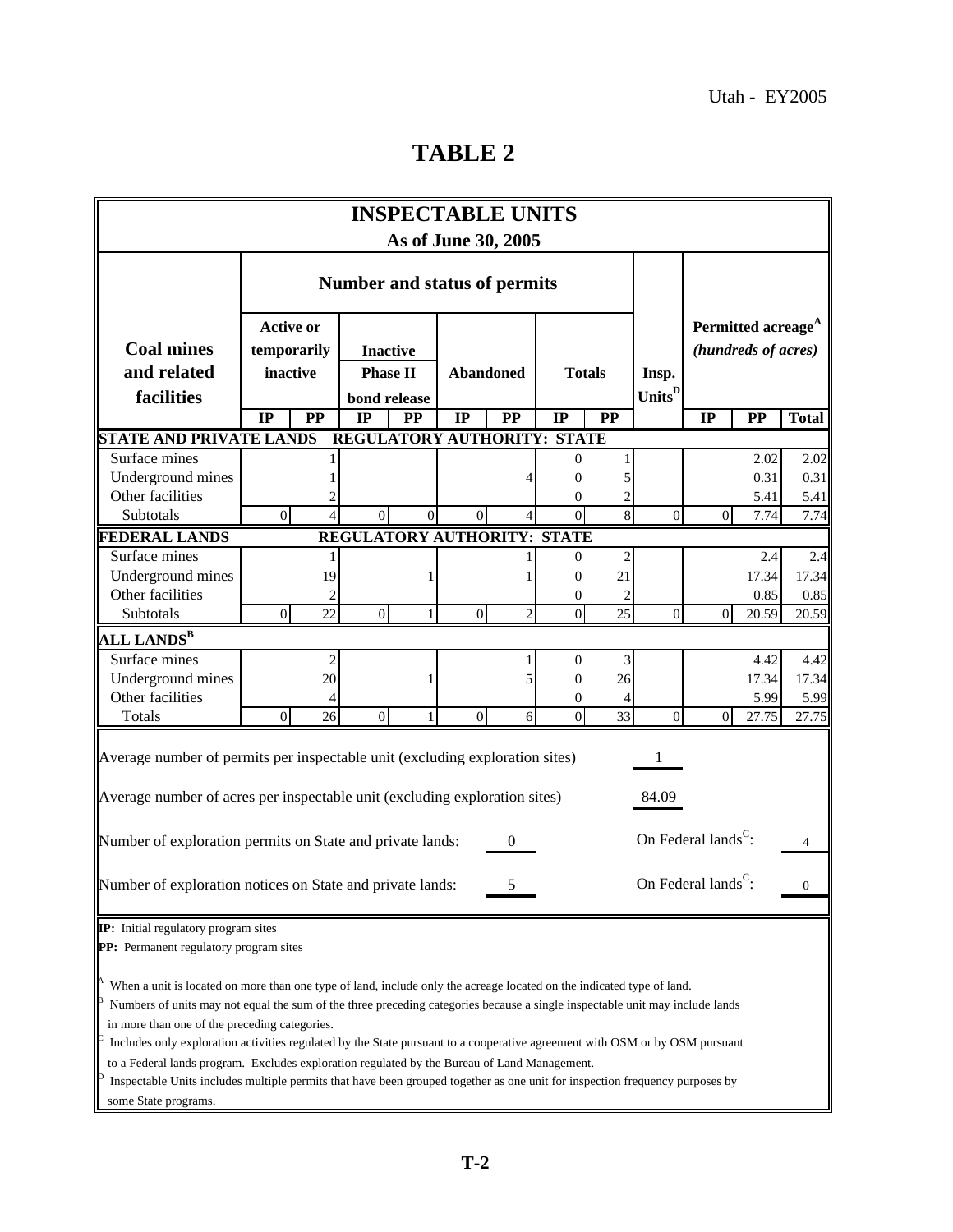| <b>STATE PERMITTING ACTIVITY</b><br>As of June 30, 2005                                                                                                                                                                                                                                                                                      |              |                         |              |                                                                                              |                             |                  |                |                            |     |                |                  |                |
|----------------------------------------------------------------------------------------------------------------------------------------------------------------------------------------------------------------------------------------------------------------------------------------------------------------------------------------------|--------------|-------------------------|--------------|----------------------------------------------------------------------------------------------|-----------------------------|------------------|----------------|----------------------------|-----|----------------|------------------|----------------|
| <b>Type of</b>                                                                                                                                                                                                                                                                                                                               |              | <b>Surface</b><br>mines |              |                                                                                              | <b>Underground</b><br>mines |                  |                | <b>Other</b><br>facilities |     |                | <b>Totals</b>    |                |
| <b>Application</b>                                                                                                                                                                                                                                                                                                                           | App.<br>Rec. | <b>Issued</b>           | <b>Acres</b> | App.<br>App.<br>Issued   Acres <sup>A</sup><br>Rec.<br><b>Issued</b><br>Rec.<br><b>Acres</b> |                             |                  |                |                            |     | App.<br>Rec.   | <b>Issued</b>    | <b>Acres</b>   |
| <b>New Permits</b>                                                                                                                                                                                                                                                                                                                           |              |                         |              |                                                                                              |                             |                  |                |                            |     | $\theta$       | 0                | $\overline{0}$ |
| Renewals                                                                                                                                                                                                                                                                                                                                     |              |                         |              | 4                                                                                            | 4                           | 171              | $\overline{2}$ | $\mathfrak{2}$             | 514 | 6              | 6                | 685            |
| Transfers, sales and<br>assignments of<br>permit rights                                                                                                                                                                                                                                                                                      |              |                         |              |                                                                                              |                             |                  |                |                            |     | $\overline{0}$ | $\mathbf{0}$     |                |
| Small operator<br>assistance                                                                                                                                                                                                                                                                                                                 |              |                         |              |                                                                                              |                             |                  |                |                            |     | $\mathbf{0}$   | $\boldsymbol{0}$ |                |
| <b>Exploration permits</b>                                                                                                                                                                                                                                                                                                                   |              |                         |              |                                                                                              | 4                           |                  |                |                            |     |                | 4                |                |
| Exploration notices <sup>B</sup>                                                                                                                                                                                                                                                                                                             |              |                         |              |                                                                                              | 5                           |                  |                |                            |     |                | 5                |                |
| Revisions (exclusive<br>of incidental<br>boundary revisions)                                                                                                                                                                                                                                                                                 |              |                         |              |                                                                                              | 45                          |                  |                | 5                          |     |                | 50               |                |
| Incidental boundary<br>revisions                                                                                                                                                                                                                                                                                                             |              |                         |              |                                                                                              | $\overline{c}$              | 142              |                |                            |     |                | $\mathfrak{D}$   | 142            |
| <b>Totals</b>                                                                                                                                                                                                                                                                                                                                | $\bf{0}$     | $\overline{\mathbf{0}}$ | $\bf{0}$     | $\overline{\bf 8}$                                                                           | $\overline{60}$             | $\overline{313}$ | $\overline{2}$ | 7                          | 514 | 10             | 67               | 827            |
| OPTIONAL - Number of midterm permit reviews completed that are not reported as revisions.<br>3<br><sup>A</sup> Includes only the number of acres of proposed surface disturbance.<br><sup>B</sup> State approval not required. Involves removal of less than 250 tons of coal and does not affect lands designated unsuitable<br>for mining. |              |                         |              |                                                                                              |                             |                  |                |                            |     |                |                  |                |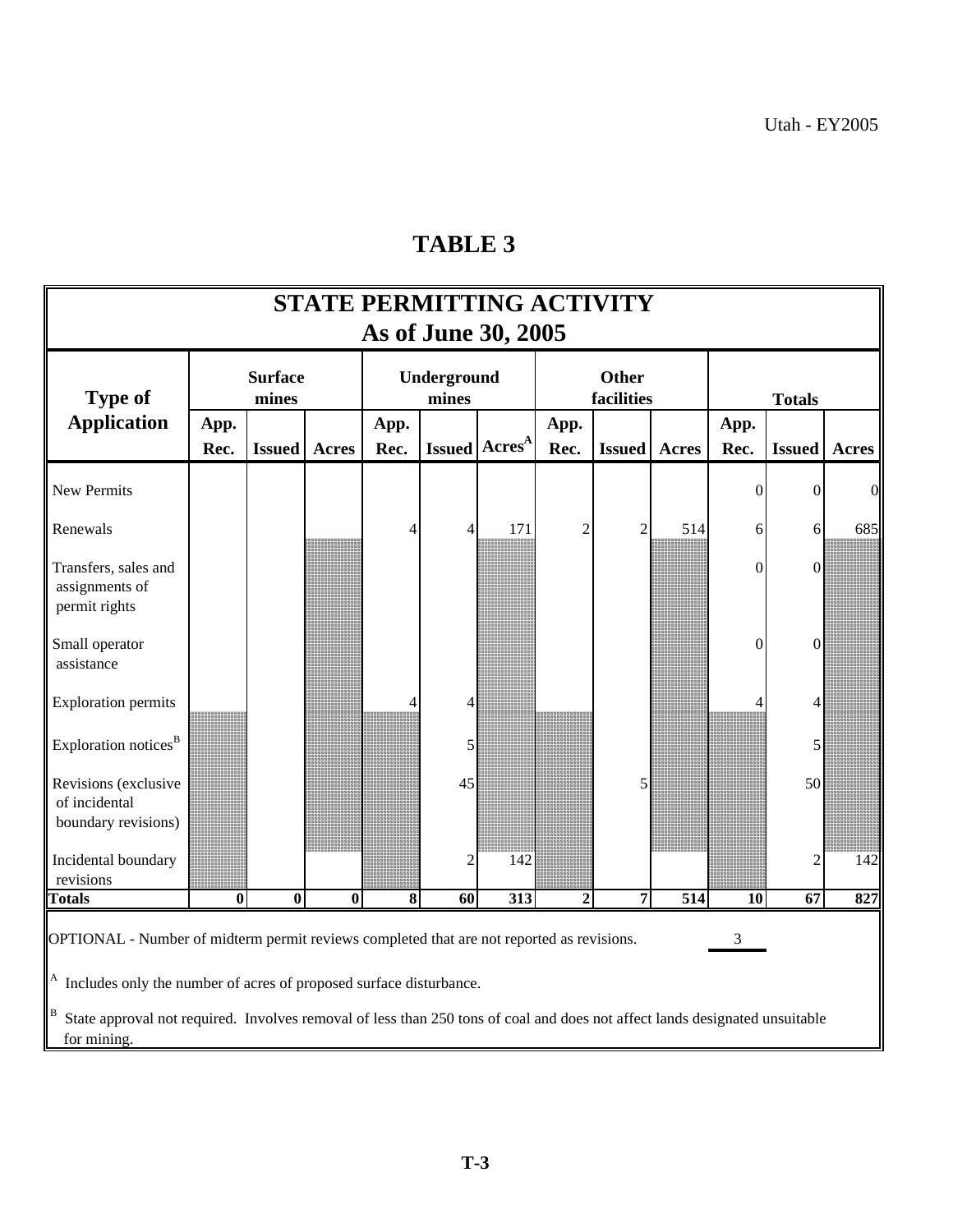### **TABLE 4**

| <b>OFF-SITE IMPACTS</b> |                                                                                   |             |              |                                                  |              |              |          |              |                         |              |              |                   |                   |              |  |
|-------------------------|-----------------------------------------------------------------------------------|-------------|--------------|--------------------------------------------------|--------------|--------------|----------|--------------|-------------------------|--------------|--------------|-------------------|-------------------|--------------|--|
|                         | <b>RESOURCES AFFECTED</b>                                                         |             |              | <b>People</b>                                    |              |              | Land     |              |                         | Water        |              | <b>Structures</b> |                   |              |  |
|                         | <b>DEGREE OF IMPACT</b>                                                           |             | minor        | moderate                                         | major        | minor        | moderate | major        | minor                   | moderate     | major        | minor             | moderate          | major        |  |
| <b>TYPE OF</b>          | <b>Blasting</b>                                                                   |             |              |                                                  |              |              |          |              |                         |              |              |                   |                   |              |  |
| <b>IMPACT</b>           | <b>Land Stability</b>                                                             |             |              |                                                  |              |              |          |              |                         |              |              |                   |                   |              |  |
| <b>AND</b>              | Hydrology                                                                         |             |              |                                                  |              |              |          |              |                         |              |              |                   |                   |              |  |
| <b>TOTAL</b>            | Encroachment                                                                      |             |              |                                                  |              |              |          |              |                         |              |              |                   |                   |              |  |
| <b>NUMBER OF Other</b>  |                                                                                   |             |              |                                                  |              |              |          |              |                         |              |              |                   |                   |              |  |
| <b>EACH TYPE</b> Total  |                                                                                   | 0           | $\bf{0}$     | $\bf{0}$                                         | $\Omega$     | $\mathbf{0}$ | $\bf{0}$ | $\mathbf{0}$ | $\overline{\mathbf{0}}$ | $\bf{0}$     | $\mathbf{0}$ | $\bf{0}$          | $\mathbf{0}$      | $\mathbf{0}$ |  |
|                         | Total number of inspectable units:<br>Inspectable units free of off-site impacts: |             |              |                                                  | 27<br>27     |              |          |              |                         |              |              |                   |                   |              |  |
|                         |                                                                                   |             |              | <b>OFF-SITE IMPACTS ON BOND FORFEITURE SITES</b> |              |              |          |              |                         |              |              |                   |                   |              |  |
|                         | <b>RESOURCES AFFECTED</b>                                                         |             |              | People                                           |              |              | Land     |              |                         | Water        |              |                   | <b>Structures</b> |              |  |
|                         | <b>DEGREE OF IMPACT</b>                                                           |             | minor        | moderate                                         | major        | minor        | moderate | major        | minor                   | moderate     | major        | minor             | moderate          | major        |  |
| <b>TYPE OF</b>          | <b>Blasting</b>                                                                   |             |              |                                                  |              |              |          |              |                         |              |              |                   |                   |              |  |
| <b>IMPACT</b>           | <b>Land Stability</b>                                                             |             |              |                                                  |              |              |          |              |                         |              |              |                   |                   |              |  |
| <b>AND</b>              | Hydrology                                                                         |             |              |                                                  |              |              |          |              |                         |              |              |                   |                   |              |  |
| <b>TOTAL</b>            | Encroachment                                                                      |             |              |                                                  |              |              |          |              |                         |              |              |                   |                   |              |  |
| <b>NUMBER OF Other</b>  |                                                                                   |             |              |                                                  |              |              |          |              |                         |              |              |                   |                   |              |  |
| <b>EACH TYPE</b>        | <b>Total</b>                                                                      | $\mathbf 0$ | $\mathbf{0}$ | $\overline{\mathbf{0}}$                          | $\mathbf{0}$ | $\mathbf{0}$ | 0        | $\mathbf{0}$ | $\overline{\mathbf{0}}$ | $\mathbf{0}$ | $\mathbf{0}$ | $\bf{0}$          | $\mathbf{0}$      | $\mathbf{0}$ |  |

Refer to the report narrative for complete explanation and evaluation of the information provided by this table.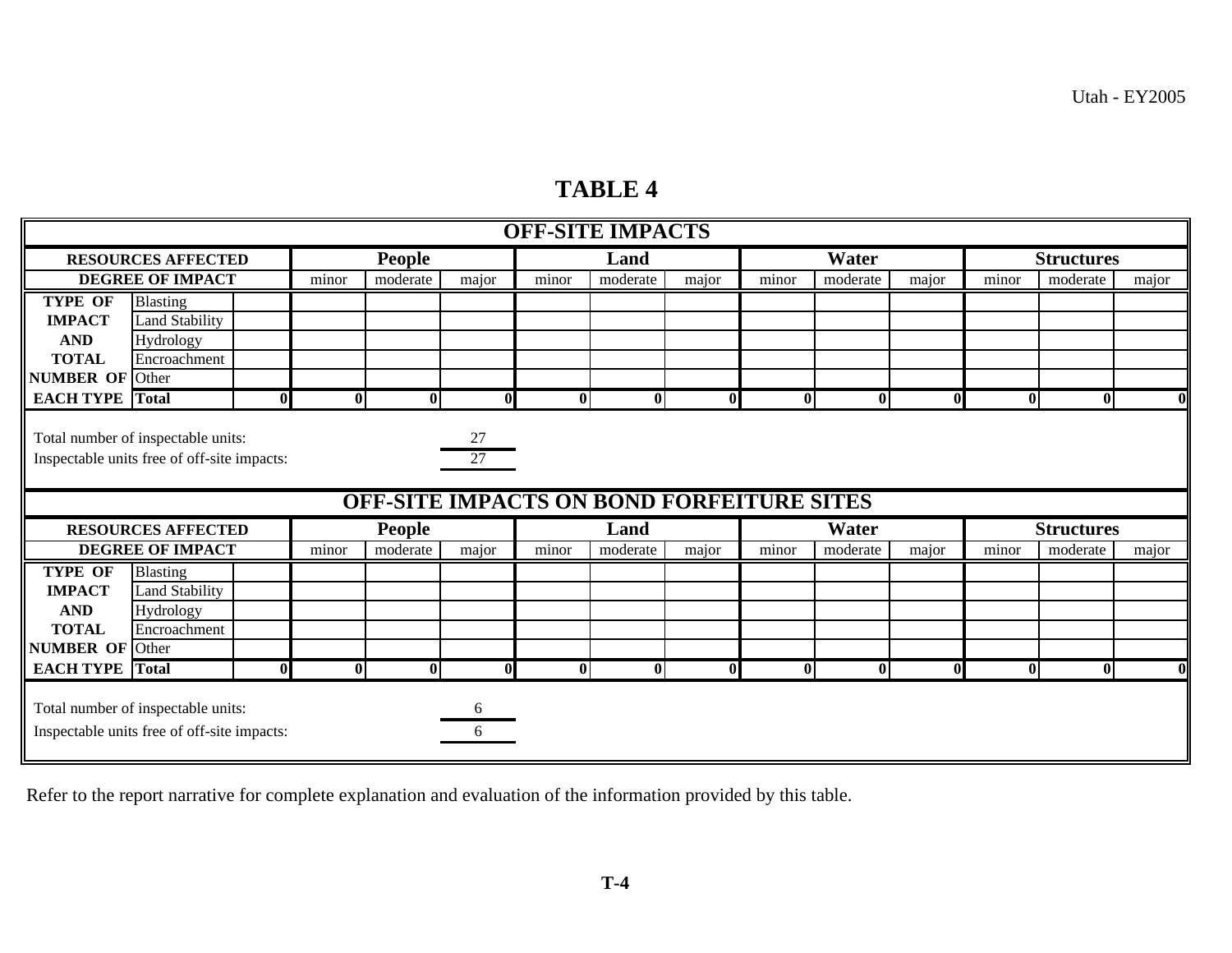|                                   | ANNUAL STATE MINING AND RECLAMATION RESULTS                                                                                                                                            |                                                             |
|-----------------------------------|----------------------------------------------------------------------------------------------------------------------------------------------------------------------------------------|-------------------------------------------------------------|
| <b>Bond release</b><br>phase      | Applicable performance standard                                                                                                                                                        | <b>Acreage released</b><br>during this<br>evaluation period |
| Phase I                           | Approximate original contour restored<br>Topsoil or approved alternative replaced                                                                                                      | 151.96                                                      |
| Phase II                          | Surface stability<br>Establishment of vegetation                                                                                                                                       | 61.65                                                       |
| Phase III                         | Post-mining land use/productivity restored<br>Successful permanent vegetation<br>Groundwater recharge, quality and quantity<br>restored<br>Surface water quality and quantity restored | 13.88                                                       |
|                                   | <b>Bonded Acreage Status</b> <sup>A</sup>                                                                                                                                              | Acres                                                       |
| (June 30, 2004) <sup>B</sup>      | Total number of acres bonded at end of last review period                                                                                                                              | 2,250.59                                                    |
|                                   | Total number of acres bonded during this evaluation year                                                                                                                               | 2,247.12                                                    |
| considered remining, if available | Number of acres bonded during this evaluation year that are                                                                                                                            | 0.00                                                        |
|                                   | Number of acres where bond was forfeited during this evaluation<br>year (also report this acreage on Table 7)                                                                          | 0.00                                                        |

 A Bonded acreage is considered to approximate and represent the number of acres disturbed by surface coal mining and reclamation operations.

B Bonded acres in this category are those that have not received a Phase III or other final bond release (State maintains jurisdiction).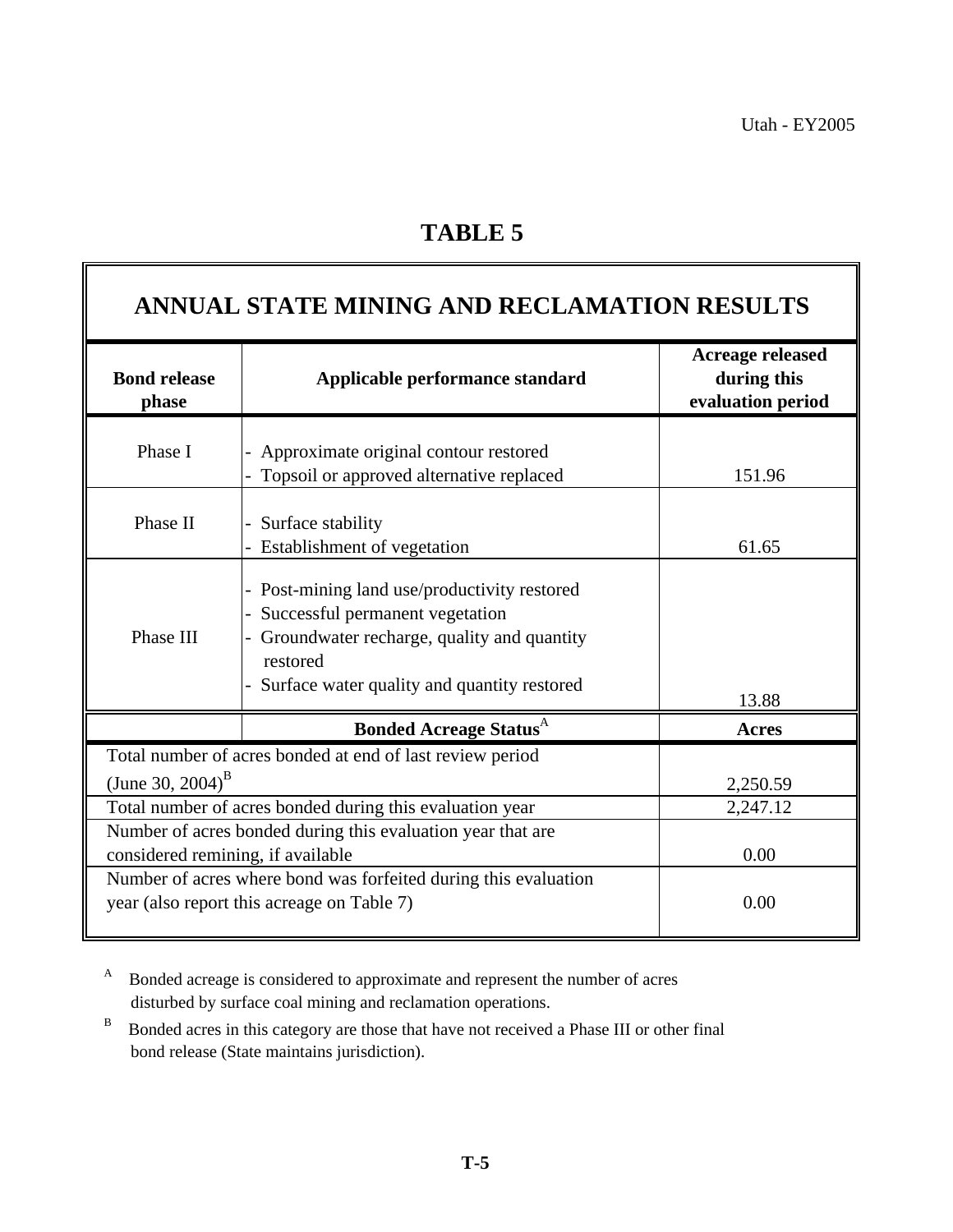# OPTIONAL TABLE(S) 6

(See Instructions)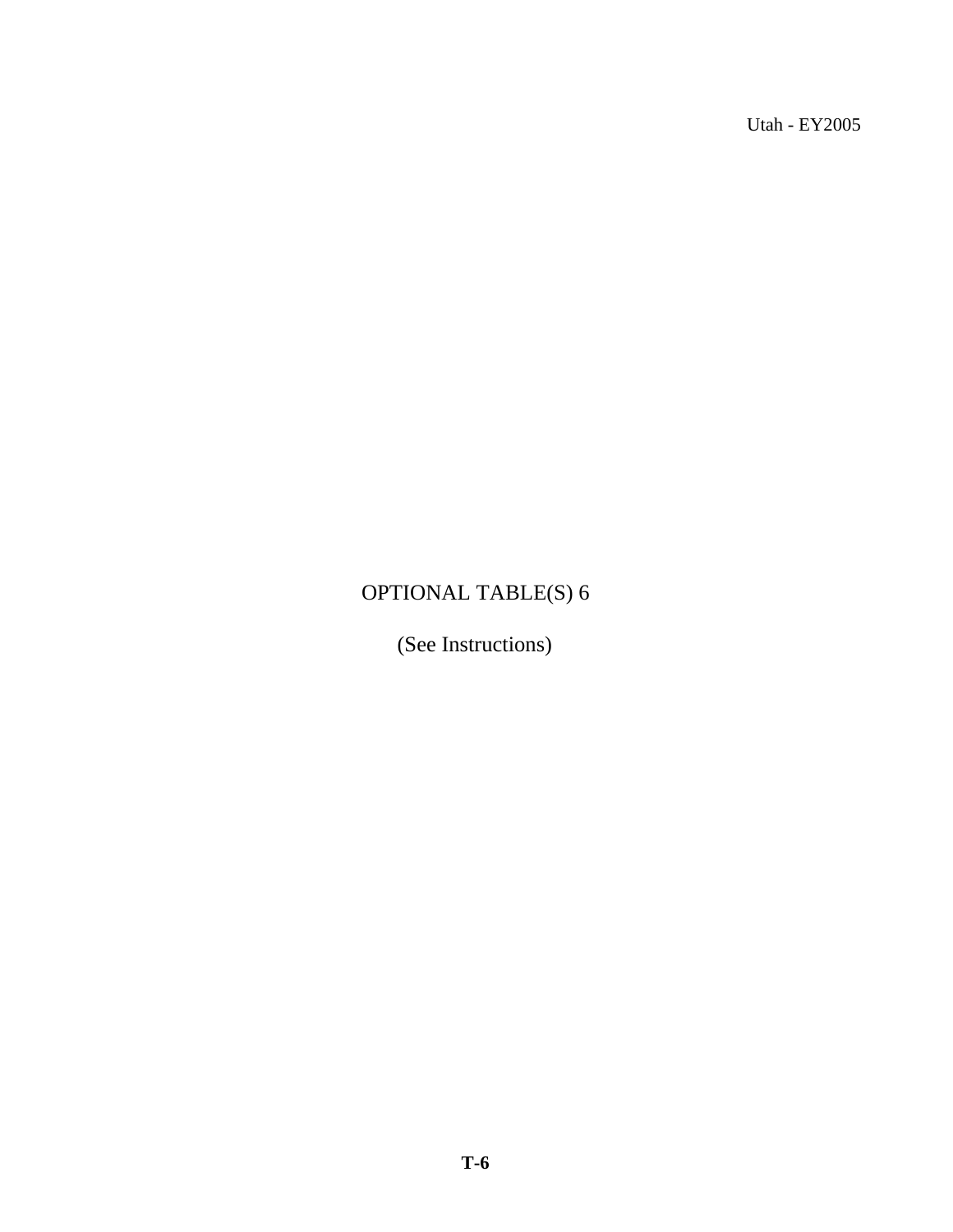|                                                                                        | RECLAMATION STATUS OF ALL AREAS DISTURBED UNDER THE UTAH PERMANENT REGULATORY PROGRAM A<br>Acres Disturbed As of June 30, 2004 |                           |        |                |                         |                                                                           |            |                                |                                               |            |            |                         |         |                                                |                                              |            |            |                                                 |
|----------------------------------------------------------------------------------------|--------------------------------------------------------------------------------------------------------------------------------|---------------------------|--------|----------------|-------------------------|---------------------------------------------------------------------------|------------|--------------------------------|-----------------------------------------------|------------|------------|-------------------------|---------|------------------------------------------------|----------------------------------------------|------------|------------|-------------------------------------------------|
|                                                                                        |                                                                                                                                |                           |        |                |                         |                                                                           |            |                                |                                               |            |            |                         |         |                                                |                                              |            |            |                                                 |
|                                                                                        |                                                                                                                                | Mine type                 |        | Disturbed area | Long-term<br>mining or  | Active<br>mining<br>areas (pits<br>and areas in<br>advance of<br>the pits |            | Areas backfilled and<br>graded | Areas where Utah has<br>released phase I bond |            | planted    | Areas soiled and seeded |         | Areas where Utah has<br>released phase II bond | Areas final seeded /<br>planted for 10 years |            |            | Areas where Utah has<br>released phase III bond |
|                                                                                        |                                                                                                                                | Under-                    | EY2005 | Total (all     | reclamation             | stripped of                                                               | EY<br>2005 | Total (all                     | EY 2005                                       | Total (all | EY<br>2005 | Total (all              | EY 2005 | Total (all                                     | ${\rm EY}$<br>2005                           | Total (all | 2005<br>EY | Total (all                                      |
| Permittee, mine name, and permit numbe                                                 | Surface                                                                                                                        | ground                    |        | years)         | facilities <sup>B</sup> | topsoil) and                                                              |            | years)                         |                                               | years)     |            | years)                  |         | years)                                         |                                              | years)     |            | years)                                          |
| Active, temporarily inactive, inactive, and abandoned sites.                           |                                                                                                                                |                           |        |                |                         |                                                                           |            |                                |                                               |            |            |                         |         |                                                |                                              |            |            |                                                 |
| Castle Gate Holding<br>Company<br>Castle Gate Mine<br>2/007/004                        |                                                                                                                                | $\boldsymbol{\mathrm{X}}$ |        | 63             |                         | 6.1                                                                       |            | 58.21                          |                                               | 56.9       |            | 56.9                    |         | 56.9                                           |                                              |            |            |                                                 |
| Canyon Fuel Company,<br>LLC<br>Skyline Mine                                            |                                                                                                                                |                           |        |                |                         |                                                                           |            |                                |                                               |            |            |                         |         |                                                |                                              |            |            |                                                 |
| C/007/005                                                                              |                                                                                                                                | $\mathbf X$               |        | 79.12          | 79.12                   |                                                                           |            |                                |                                               |            |            |                         |         |                                                |                                              |            |            |                                                 |
| Plateau Mining<br>Corporation<br><b>Star Point Mine</b><br>C/007/006                   |                                                                                                                                | $\mathbf X$               |        | 113.34         | 113.34                  |                                                                           | 113.34     | 113.34                         | 113.34                                        | 113.34     |            |                         |         |                                                |                                              |            | 5.64       | 5.64                                            |
| Hiawatha Coal Company<br>Hiawatha Mine<br>C/007/011                                    |                                                                                                                                | $\mathbf X$               |        | 290            | 290                     |                                                                           |            |                                |                                               |            |            |                         |         |                                                |                                              |            |            |                                                 |
| Nevada Electric<br><b>Investment Company</b><br><b>Wellington Preparation</b><br>Plant | (prepara-<br>tion                                                                                                              |                           |        |                |                         |                                                                           |            |                                |                                               |            |            |                         |         |                                                |                                              |            |            |                                                 |
| C/007/012<br>Jtah American Energy,<br>Inc.<br>Horse Canyon Mine                        | plant)                                                                                                                         |                           |        | 392<br>122.49  | 392                     |                                                                           |            |                                |                                               |            |            |                         |         |                                                |                                              |            |            |                                                 |
| C/007/013                                                                              |                                                                                                                                | X                         |        |                | 25.35                   |                                                                           |            | 61.65                          |                                               | 61.65      |            | 61.65                   | 61.65   | 61.65                                          |                                              |            |            |                                                 |
| Mountain Coal Company<br>Gordon Creek #2, #7, and<br>#8<br>C/007/016                   |                                                                                                                                | X                         |        | 34.15          | 34.15                   |                                                                           |            | 33.25                          | 32.52                                         | 32.52      |            |                         |         |                                                |                                              |            | 0.73       | 0.73                                            |
| Canyon Fuel Company,<br>LC<br>Soldier Canyon Mine<br>C/007/018                         |                                                                                                                                | X                         |        | 24.32          | 24.32                   |                                                                           |            |                                |                                               |            |            |                         |         |                                                |                                              |            |            |                                                 |
| Andalex Resources, Inc.<br>Centennial Mine<br>2/007/019                                |                                                                                                                                | $\mathbf X$               |        | 35.27          | 35.27                   |                                                                           |            |                                |                                               |            |            |                         |         |                                                |                                              |            |            |                                                 |
| Hidden Splendor Resources, Inc.                                                        |                                                                                                                                |                           |        |                |                         |                                                                           |            |                                |                                               |            |            |                         |         |                                                |                                              |            |            |                                                 |
| Horizon Mine<br>C/007/020                                                              |                                                                                                                                | $\boldsymbol{\mathrm{X}}$ |        | 9.5            | 9.5                     |                                                                           |            |                                |                                               |            |            |                         |         |                                                |                                              |            |            |                                                 |
| Savage Industries, Inc.<br>Savage Coal Terminal<br>C/007/022                           | (prepara-<br>tion<br>plant and<br>loadout)                                                                                     |                           |        | 122.28         | 122.28                  |                                                                           |            |                                |                                               |            |            |                         |         |                                                |                                              |            |            |                                                 |
| Andalex Resources, Inc.<br><b>Wildcat Loadout</b><br>2/007/033                         | (prepara-<br>tion<br>plant and<br>loadout)                                                                                     |                           |        | 63.7           | 63.7                    |                                                                           |            |                                |                                               |            |            |                         |         |                                                |                                              |            |            |                                                 |
| Canyon Fuel Company,<br>LLC<br><b>Banning Loadout</b><br>C/007/034                     | (prepara-<br>tion<br>plant and<br>loadout)                                                                                     |                           |        | 21.6           | 21.6                    |                                                                           |            |                                |                                               |            |            |                         |         |                                                |                                              |            |            |                                                 |

**TABLE 6**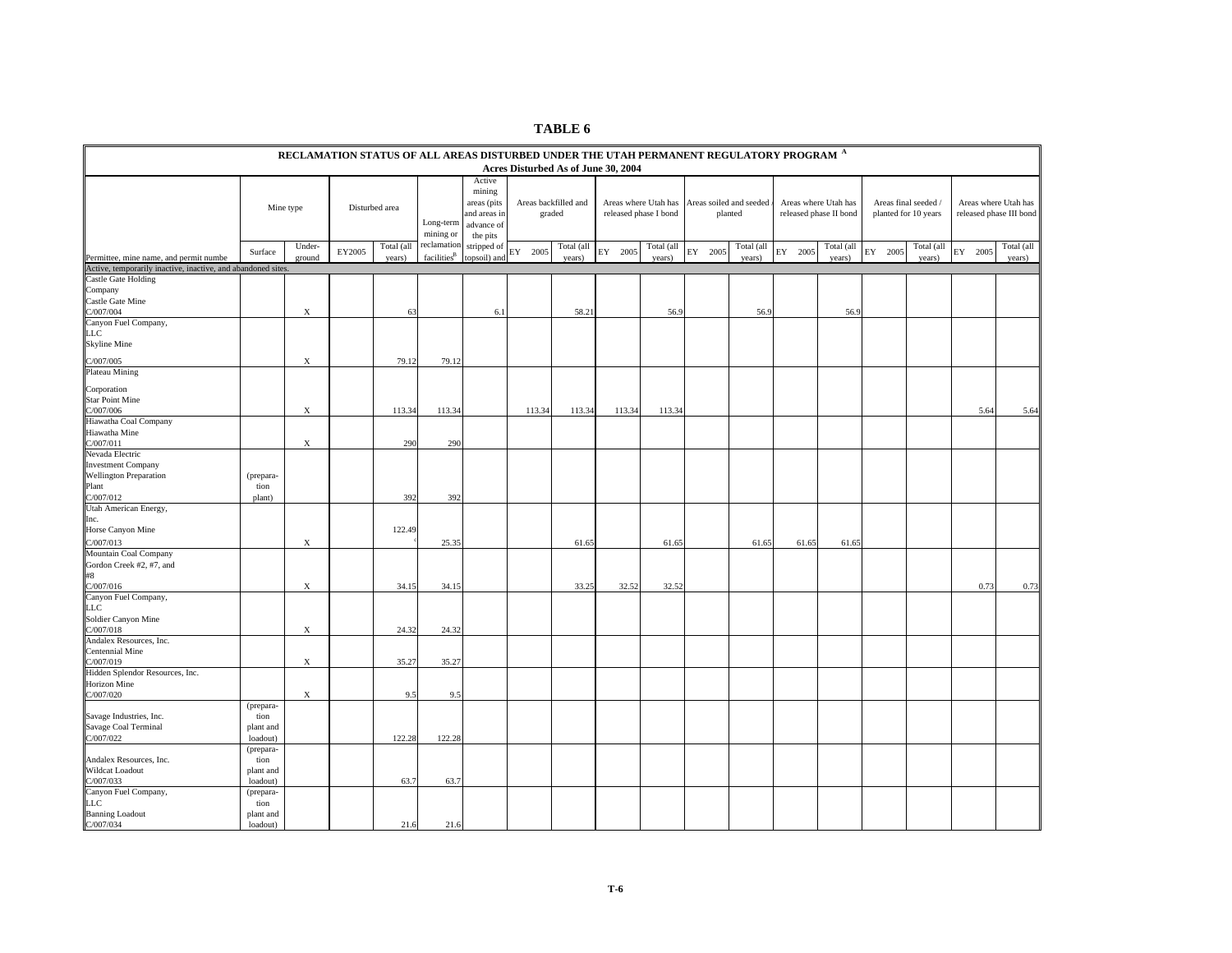| Sunnyside Cogeneration<br>Associates (SCA)<br>SCA<br>C/007/035<br>Plateau Mining                                                |             |             |         |         |     |        |        |        |        |        |       |       |      |       |      |
|---------------------------------------------------------------------------------------------------------------------------------|-------------|-------------|---------|---------|-----|--------|--------|--------|--------|--------|-------|-------|------|-------|------|
|                                                                                                                                 |             |             |         |         |     |        |        |        |        |        |       |       |      |       |      |
|                                                                                                                                 |             |             |         |         |     |        |        |        |        |        |       |       |      |       |      |
|                                                                                                                                 | $\mathbf X$ |             | 202     | 196.5   |     |        | 5.5    |        | 5.5    |        |       |       |      |       |      |
|                                                                                                                                 |             |             |         |         |     |        |        |        |        |        |       |       |      |       |      |
| Corporation<br>Willow Creek Mine                                                                                                |             |             |         |         |     |        |        |        |        |        |       |       |      |       |      |
|                                                                                                                                 |             | $\mathbf X$ | 154.04  | 154.04  |     |        |        |        |        |        |       |       |      | 7.51  | 7.51 |
| WHOW CICK NHIE<br>Clory/038<br>Canyon Fuel Company,<br>LLC<br>Dugout Mine<br>West Ridge Resources,                              |             |             |         |         |     |        |        |        |        |        |       |       |      |       |      |
|                                                                                                                                 |             |             |         |         |     |        |        |        |        |        |       |       |      |       |      |
|                                                                                                                                 |             |             |         |         |     |        |        |        |        |        |       |       |      |       |      |
|                                                                                                                                 |             |             |         |         |     |        |        |        |        |        |       |       |      |       |      |
|                                                                                                                                 |             | $\mathbf X$ | 51.1    | 51.1    |     |        |        |        |        |        |       |       |      |       |      |
|                                                                                                                                 |             |             |         |         |     |        |        |        |        |        |       |       |      |       |      |
| The Tinge Researces,<br>Inc.<br>West Ridge Mine<br>C/007/041<br>Sunnyside Cogeneration                                          |             |             |         |         |     |        |        |        |        |        |       |       |      |       |      |
|                                                                                                                                 |             |             |         |         |     |        |        |        |        |        |       |       |      |       |      |
|                                                                                                                                 |             | $\mathbf X$ | 29.06   | 29.06   |     |        |        |        |        |        |       |       |      |       |      |
|                                                                                                                                 |             |             |         |         |     |        |        |        |        |        |       |       |      |       |      |
| <b>Star Point Refuse Mine</b>                                                                                                   |             |             |         |         |     |        |        |        |        |        |       |       |      |       |      |
|                                                                                                                                 | $\mathbf X$ |             | 88.78   | 88.78   |     |        |        |        |        |        |       |       |      |       |      |
| Star Folin Retuse Mir<br>C/007/042<br>Consolidation Coal<br>Company<br>Hidden Valley Mine<br>C/015/0007<br>Pacil Mentrin Mine   |             |             |         |         |     |        |        |        |        |        |       |       |      |       |      |
|                                                                                                                                 |             |             |         |         |     |        |        |        |        |        |       |       |      |       |      |
|                                                                                                                                 |             |             |         |         |     |        |        |        |        |        |       |       |      |       |      |
|                                                                                                                                 |             | $\mathbf X$ | 6.7     | 6.7     |     |        | 6.7    |        | 6.7    | 6.7    |       |       |      |       |      |
|                                                                                                                                 |             |             |         |         |     |        |        |        |        |        |       |       |      |       |      |
| Trail Mountain Mine                                                                                                             |             |             |         |         |     |        |        |        |        |        |       |       |      |       |      |
| C/015/009                                                                                                                       |             | $\mathbf X$ | 10.69   | 10.69   |     |        |        |        |        |        |       |       |      |       |      |
| <b>Consolidation Coal</b>                                                                                                       |             |             |         |         |     |        |        |        |        |        |       |       |      |       |      |
| Company                                                                                                                         |             |             |         |         |     |        |        |        |        |        |       |       |      |       |      |
| Emery Deep Mine                                                                                                                 |             |             | 62.5    | 62.5    |     |        |        |        |        |        |       |       |      |       |      |
|                                                                                                                                 |             |             |         |         |     |        |        |        |        |        |       |       |      |       |      |
| C/015/015<br>PacifiCorp                                                                                                         |             | $\mathbf X$ |         |         |     |        |        |        |        |        |       |       |      |       |      |
|                                                                                                                                 |             |             |         |         |     |        |        |        |        |        |       |       |      |       |      |
| Des-Bee-Dove Mine                                                                                                               |             |             | 36.22   |         |     |        |        |        |        |        |       |       |      |       |      |
|                                                                                                                                 |             | $\mathbf X$ |         | 36.22   |     |        | 23.88  |        |        |        |       |       |      |       |      |
| C/015/017<br>PacifiCorp                                                                                                         |             |             |         |         |     |        |        |        |        |        |       |       |      |       |      |
| Deer Creek Mine                                                                                                                 |             |             |         |         |     |        |        |        |        |        |       |       |      |       |      |
|                                                                                                                                 |             | $\mathbf X$ | 97.74   | 97.74   |     |        |        |        |        |        |       |       |      |       |      |
| C/015/018<br>PacifiCorp                                                                                                         |             |             |         |         |     |        |        |        |        |        |       |       |      |       |      |
|                                                                                                                                 |             |             |         |         |     |        |        |        |        |        |       |       |      |       |      |
| Cottonwood/Wilberg<br>Mine                                                                                                      |             |             |         |         |     |        |        |        |        |        |       |       |      |       | 0.01 |
|                                                                                                                                 |             |             |         |         |     |        |        |        |        |        |       |       |      |       |      |
| C/015/019<br>Co-Op Mining Company<br>Bear Canyon Mine                                                                           |             | $\mathbf X$ | 62.82   | 62.82   |     |        | 6.12   | 6.1    | 6.12   | 6.12   |       |       |      |       |      |
|                                                                                                                                 |             |             |         |         |     |        |        |        |        |        |       |       |      |       |      |
|                                                                                                                                 |             |             |         |         |     |        |        |        |        |        |       |       |      |       |      |
|                                                                                                                                 |             | $\mathbf X$ | 36.64   | 36.64   |     |        |        |        |        |        |       |       |      |       |      |
|                                                                                                                                 |             |             |         |         |     |        |        |        |        |        |       |       |      |       |      |
|                                                                                                                                 |             |             |         |         |     |        |        |        |        |        |       |       |      |       |      |
|                                                                                                                                 |             | $\mathbf X$ | 10.7    | 10.7    |     |        |        |        |        |        |       |       |      |       |      |
| bear Canyon ivine<br>C/O15/025<br>Genwal Resources, Inc.<br>C/O15/025<br>C/O15/032<br>Canyon Fuel Company,<br>LLC<br>SUFCO Mine |             |             |         |         |     |        |        |        |        |        |       |       |      |       |      |
|                                                                                                                                 |             |             |         |         |     |        |        |        |        |        |       |       |      |       |      |
|                                                                                                                                 |             |             | 27.36   |         |     |        |        |        |        |        |       |       |      |       |      |
|                                                                                                                                 |             |             |         |         |     |        |        |        |        |        |       |       |      |       |      |
| $C/041/002$<br>Subtotal                                                                                                         |             | X           |         | 27.36   |     |        |        |        |        |        |       |       |      |       |      |
|                                                                                                                                 | 6           | 21          | 2247.12 | 2081.48 | 6.1 | 113.34 | 308.65 | 151.96 | 282.73 | 131.37 | 61.65 | 61.65 |      | 13.88 | 0.01 |
| Sites receiving full release of reclamation performance bonds.                                                                  |             |             |         |         |     |        |        |        |        |        |       |       |      |       |      |
| Blackhawk Coal                                                                                                                  |             |             |         |         |     |        |        |        |        |        |       |       |      |       |      |
| Company<br>Willow Creek Mine                                                                                                    |             |             |         |         |     |        |        |        |        |        |       |       |      |       |      |
|                                                                                                                                 |             |             |         |         |     |        |        |        |        |        |       |       |      |       | 4.2  |
|                                                                                                                                 |             | $\mathbf X$ | 4.2     |         |     |        |        |        |        |        |       |       |      |       |      |
| C/007/002<br>Co-Op Mining Company                                                                                               |             |             |         |         |     |        |        |        |        |        |       |       |      |       |      |
| Trail Canyon Mine                                                                                                               |             |             |         |         |     |        |        |        |        |        |       |       |      |       |      |
| C/015/021                                                                                                                       |             | $\mathbf X$ | 10      |         |     |        | 10     |        | 10     | 10     |       | 10    | 10   |       | 10   |
| Mountain Coal Company                                                                                                           |             |             |         |         |     |        |        |        |        |        |       |       |      |       |      |
|                                                                                                                                 |             |             |         |         |     |        |        |        |        |        |       |       |      |       |      |
| Gordon Creek #3 and #6                                                                                                          |             |             |         |         |     |        |        |        |        |        |       |       |      |       |      |
| C/007/017<br>Mountain Coal Company                                                                                              |             | $\mathbf X$ | 17.3    |         |     |        | 17.3   |        | 17.3   | 17.3   |       | 17.3  | 17.3 |       | 17.3 |
|                                                                                                                                 |             |             |         |         |     |        |        |        |        |        |       |       |      |       |      |
| Huntington #4 Mine                                                                                                              |             |             |         |         |     |        |        |        |        |        |       |       |      |       |      |
|                                                                                                                                 |             | $\mathbf X$ | 12.5    |         |     |        | 12.5   |        | 12.5   | 12.5   |       | 12.5  | 12.5 |       | 12.5 |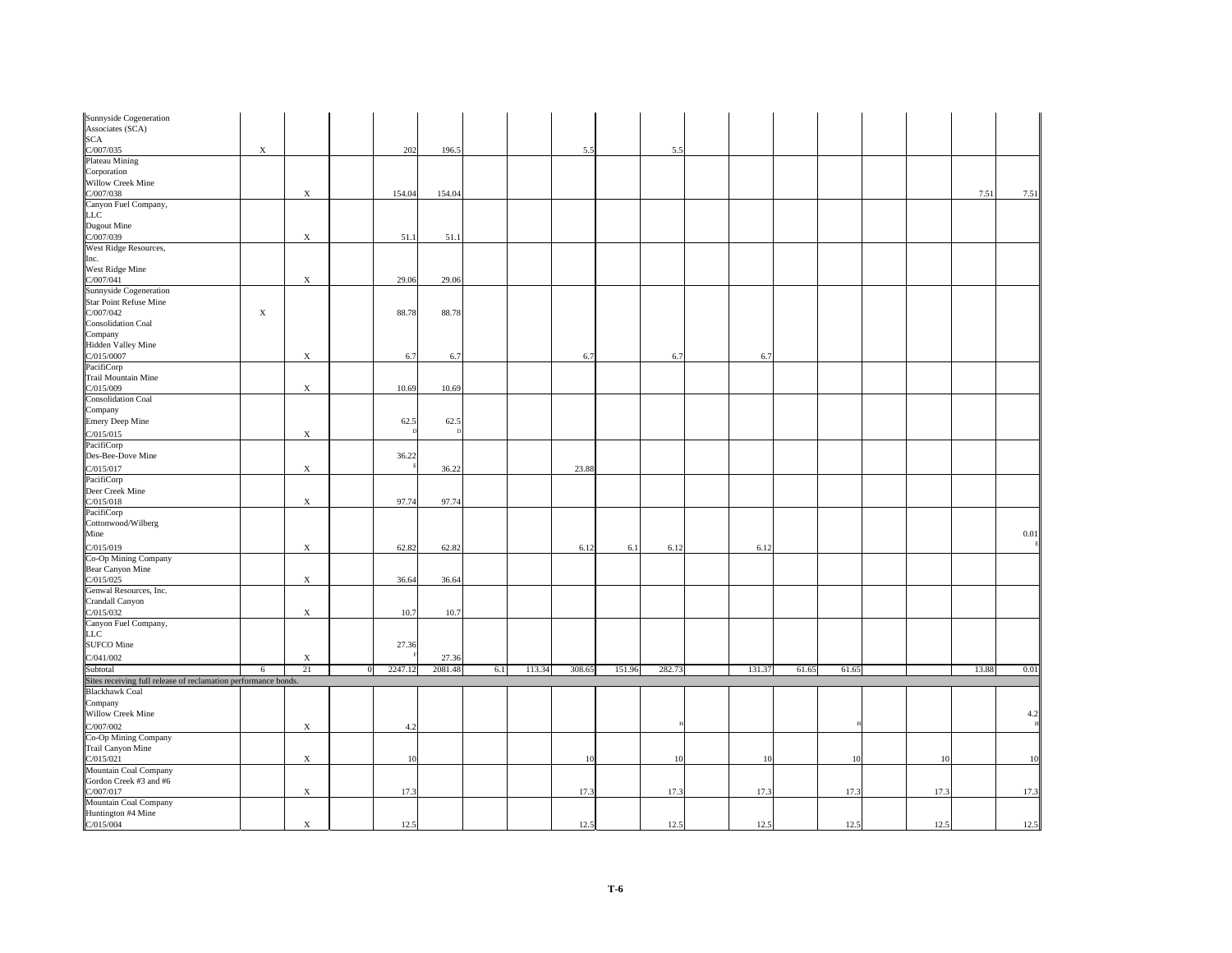| Western States Minerals<br>Corporation<br>J.B. King Mine |   |                          |         |         |     |        |        |        |        |        |       |        |      |       |       |
|----------------------------------------------------------|---|--------------------------|---------|---------|-----|--------|--------|--------|--------|--------|-------|--------|------|-------|-------|
| C/015/002                                                |   | X                        | 28      |         |     |        | 28     |        | 28     | 28     |       |        | 28   |       | 28    |
| Subtotal                                                 |   | $\overline{\phantom{0}}$ | 72      |         |     |        | 67.8   |        | 67.8   | 67.8   |       | 39.8   | 67.8 |       | 72    |
| Bond forfeiture sites. <sup>G</sup>                      |   |                          |         |         |     |        |        |        |        |        |       |        |      |       |       |
| Sunnyside Coal                                           |   |                          |         |         |     |        |        |        |        |        |       |        |      |       |       |
| Company                                                  |   |                          |         |         |     |        |        |        |        | 287.4  |       |        |      |       |       |
| C/007/007                                                |   | X                        | 287.4   |         |     |        | 287.4  |        |        |        |       |        |      |       |       |
| North American Equities<br><b>Blazon Mine</b>            |   |                          |         |         |     |        |        |        |        | 4.65   |       |        |      |       |       |
| C/007/021                                                |   | X                        | 4.65    |         |     |        | 4.65   |        |        |        |       |        |      |       |       |
| Summit Minerals<br>Summit#1                              |   |                          |         |         |     |        |        |        |        | 19     |       |        |      |       |       |
| C/043/001                                                |   | X                        | 19      |         |     |        | 19     |        |        |        |       |        |      |       |       |
| Summit Coal Company<br><b>Boyer Mine</b><br>FOR/043/008  |   | X                        |         |         |     |        |        |        |        |        |       |        |      |       |       |
|                                                          |   |                          |         |         |     |        |        |        |        |        |       |        |      |       |       |
| New Tech Mining Corp.<br>Black Jack #1 Mine<br>C/019/004 |   | X                        |         |         |     |        |        |        |        |        |       |        |      |       |       |
| Lodestar Energy, Inc.                                    |   |                          |         |         |     |        |        |        |        |        |       |        |      |       |       |
| White Oak #1 and #2 Mines                                |   |                          |         |         |     |        |        |        |        |        |       |        |      |       |       |
| and Loadout                                              |   |                          |         |         |     |        |        |        |        |        |       |        |      |       |       |
| C/007/001                                                |   | X                        | 151.1   |         |     |        | 151.1  |        |        |        |       |        |      |       |       |
| Subtotal                                                 |   | -6                       | 469.15  |         |     |        | 469.15 |        |        | 321.07 |       |        |      |       |       |
| Total                                                    | 6 | 32                       | 2788.27 | 2081.48 | 6.1 | 113.34 | 845.6  | 151.96 | 350.53 | 520.24 | 61.65 | 101.45 | 67.8 | 13.88 | 72.01 |

ABlanks in the table denote zeros.

<sup>B</sup>Long-term mining or reclamation facilities include haul and access roads; temporary dams and impoundments; diversion and collector ditches; water and air monitoring sites; topsoil stockpiles; overburden stockpiles; repa and construction areas; coal stockpile, loading, and processing areas; railroads; coal conveyors; refuse piles and coal mine waste impoundments; head-of-hollow fills; valley fills; ventilation shafts and entryways; and non disposal areas (garbage dumps and coal combustion by-products disposal areas).

 $^{\text{C}}$ Does not include 35.49 acres proposed for disturbance as a part of the Lila Canyon facilities. DOGM originally approved the application for the disturbance on July 27, 2001. However, the Utah Board of Oil, Gas and remanded the approval on December 14, 2001. DOGM reevaluated the application and on July 19, 2002, notified the permit applicant of deficiencies.

<sup>D</sup>Not included in this disturbed acreage total are 93.18 disturbed acres in an access road that was removed from the permit area through the bond release process.

EChannel Canyon portal breakout reclamation; no phase I and II bond release prior to phase III bond release.

FAdditional 18.67 acres approved for disturbance. However, not yet disturbed.

G New-Tech Mine Corporation, New-Tech Mine, which disturbed 3 acres. DOGM permitted the site for exploration but never permitted it for active mining under the Utah permanent regulatory program.

HNo phase I and II bond release prior to phase III bond release.

<sup>I</sup>Utah forfeited the bond on November 22, 1996. A Utah-hired contractor completed reclamation in July 1999.

JUtah forfeited the bond on May 24, 1991. A Utah-hired contractor completed reclamation on October 4, 2000.

<sup>K</sup>Utah forfeited the bond on January 26, 1989. A Utah-hired contractor completed reclamation on November 20, 1997.

LUtah forfeited the bond on June 23, 1989. A Utah-hired contractor completed reclamation on April 17, 1997.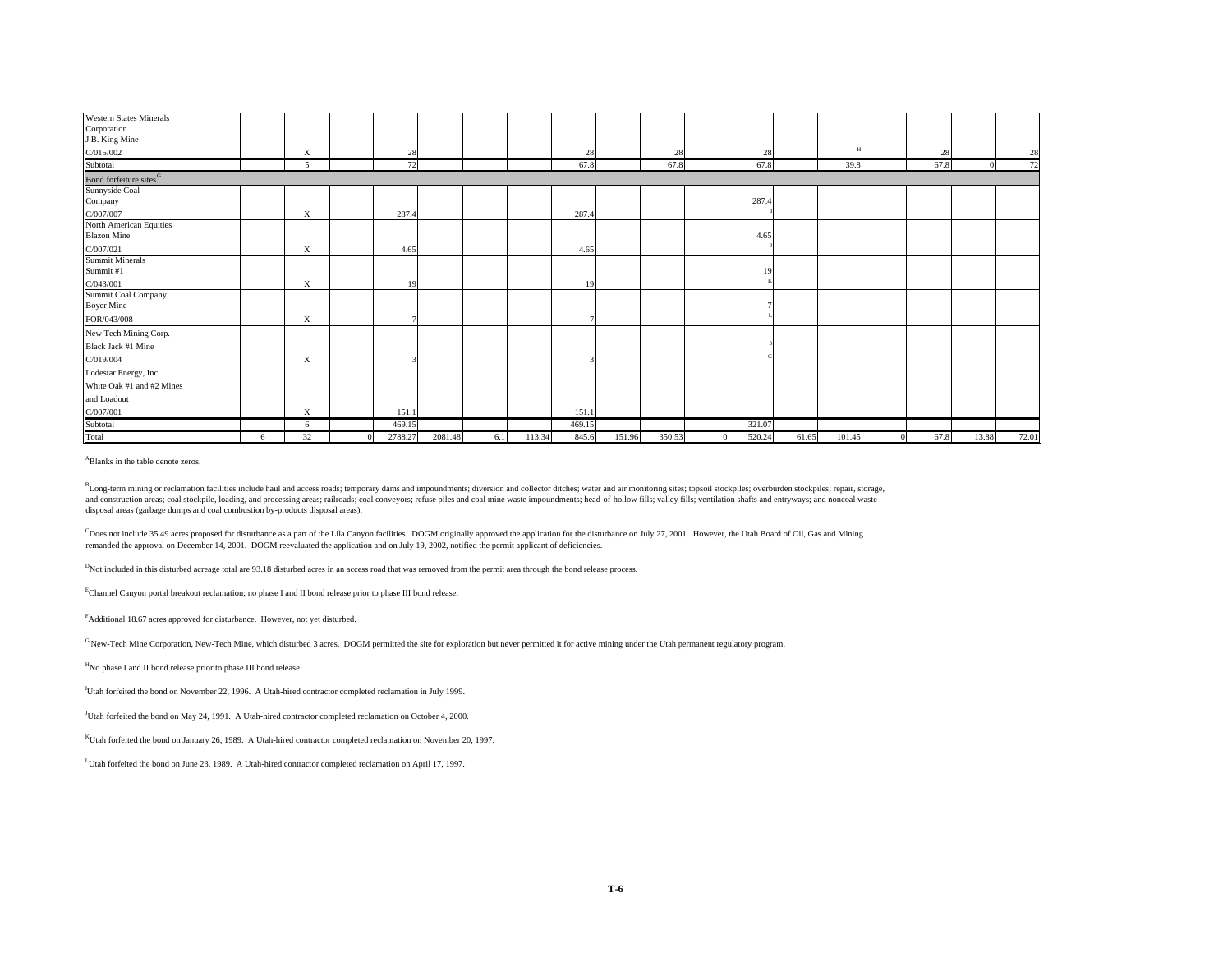| <b>STATE BOND FORFEITURE ACTIVITY</b><br>(Permanent Program Permits)                                                                                                                                                                |                           |        |  |  |  |  |  |
|-------------------------------------------------------------------------------------------------------------------------------------------------------------------------------------------------------------------------------------|---------------------------|--------|--|--|--|--|--|
| <b>Bond Forfeiture Reclamation Activity by SRA</b>                                                                                                                                                                                  | <b>Number</b><br>of Sites | Acres  |  |  |  |  |  |
| Sites with bonds forfeited and collected that were unreclaimed as of<br>June 30, 2004 (end of previous evaluation year) <sup><math>A</math></sup>                                                                                   | $\boldsymbol{0}$          |        |  |  |  |  |  |
| Sites with bonds forfeited and collected during Evaluation Year 2005<br>(current year)                                                                                                                                              | $\mathbf{0}$              |        |  |  |  |  |  |
| Sites with bonds forfeited and collected that were re-permitted during<br>Evaluation Year 2005 (current year)                                                                                                                       | $\mathbf{0}$              |        |  |  |  |  |  |
| Sites with bonds forfeited and collected that were reclaimed during<br>Evaluation Year 2005 (current year)                                                                                                                          | $\boldsymbol{0}$          |        |  |  |  |  |  |
| Sites with bonds forfeited and collected that were unreclaimed as of<br>June 30, 2005 (end of current year) <sup><math>A</math></sup>                                                                                               | 1                         | 151.10 |  |  |  |  |  |
| Sites with bonds forfeited but uncollected as of June 30, 2005 (end of<br>current year)                                                                                                                                             | $\mathbf{0}$              |        |  |  |  |  |  |
| <b>Surety/Other Reclamation (In Lieu of Forfeiture)</b>                                                                                                                                                                             |                           |        |  |  |  |  |  |
| Sites being reclaimed by surety/other party as of June 30, 2004 (end of<br>previous evaluation year) <sup>B</sup>                                                                                                                   | $\boldsymbol{0}$          |        |  |  |  |  |  |
| Sites where surety/other party agreed to do reclamation during Evaluation<br>Year 2005 (current year)                                                                                                                               | $\overline{0}$            |        |  |  |  |  |  |
| Sites being reclaimed by surety/other party that were re-permitted during<br>Evaluation Year 2005 (current year)                                                                                                                    | $\overline{0}$            |        |  |  |  |  |  |
| Sites with reclamation completed by surety/other party during Evaluation<br>Year 2005 (current year) <sup><math>C</math></sup>                                                                                                      | $\boldsymbol{0}$          |        |  |  |  |  |  |
| Sites being reclaimed by surety/other party as of June 30, 2005 (current<br>evaluation year) <sup>B</sup>                                                                                                                           | $\theta$                  |        |  |  |  |  |  |
| A<br>Includes data only for those forfeiture sites not fully reclaimed as of this date<br>B<br>Includes all sites where surety or other party has agreed to complete reclamation and site is not fully<br>reclaimed as of this date |                           |        |  |  |  |  |  |

 $\mathbb{C}$  This number also is reported in Table 5 as Phase III bond release has been granted on these sites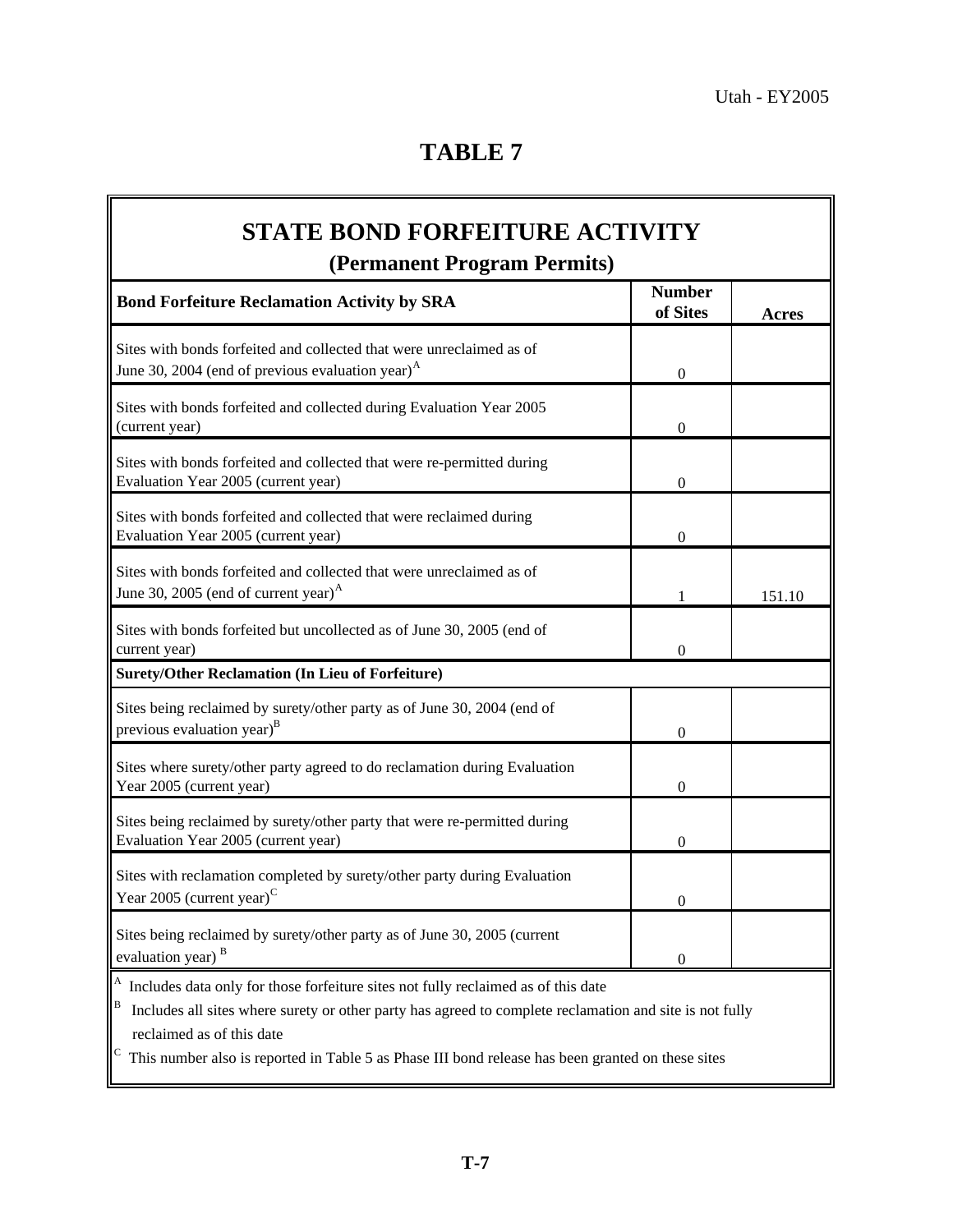# **TABLE 8**

| <b>Utah - Evaluation Year 2005</b><br>(Full-time equivalents at the end of evaluation year) |         |  |  |  |  |  |  |  |
|---------------------------------------------------------------------------------------------|---------|--|--|--|--|--|--|--|
| <b>Function</b>                                                                             | EY 2005 |  |  |  |  |  |  |  |
| <b>Regulatory Program</b>                                                                   |         |  |  |  |  |  |  |  |
| Permit review                                                                               | 15.00   |  |  |  |  |  |  |  |
| Inspection                                                                                  | 5.00    |  |  |  |  |  |  |  |
| Other (administrative, fiscal, personnel, etc.)                                             | 3.00    |  |  |  |  |  |  |  |
| <b>Regulatory Program Total</b>                                                             | 23.00   |  |  |  |  |  |  |  |
| <b>AML Program Total</b>                                                                    | 9.50    |  |  |  |  |  |  |  |
| <b>TOTAL</b>                                                                                | 32.50   |  |  |  |  |  |  |  |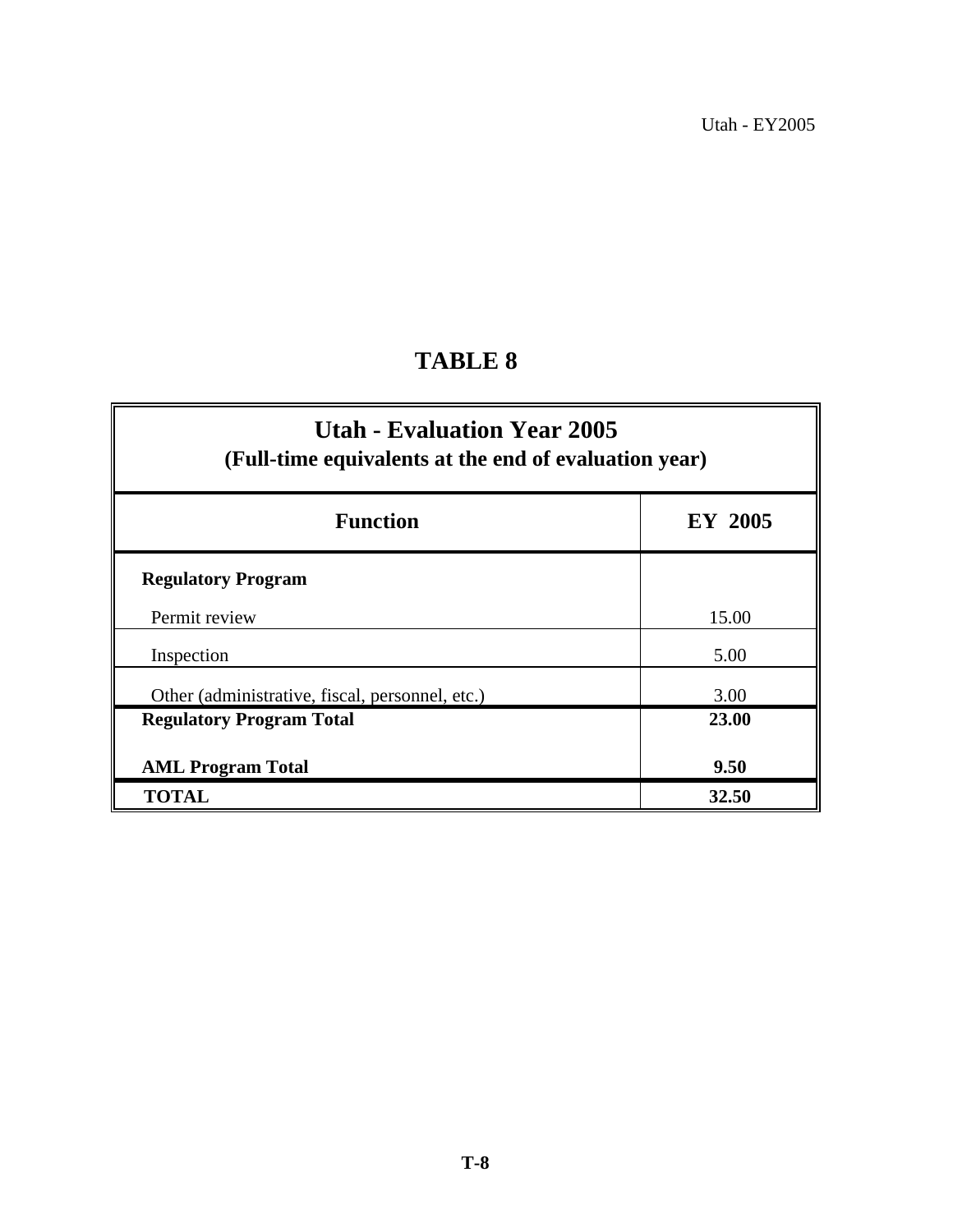# **TABLE 9**

| <b>Utah</b><br><b>BY OSM</b><br>(Millions of dollars)<br>EY 2005 |                                           |                                                                                   |  |  |  |  |  |  |  |
|------------------------------------------------------------------|-------------------------------------------|-----------------------------------------------------------------------------------|--|--|--|--|--|--|--|
| <b>Type</b><br><b>of</b><br>Grant                                | Federal<br><b>Funds</b><br><b>Awarded</b> | <b>Federal Funding as a</b><br><b>Percentage of</b><br><b>Total Program Costs</b> |  |  |  |  |  |  |  |
| Administration and Enforcement                                   | \$1.73                                    | 86                                                                                |  |  |  |  |  |  |  |
| <b>Small Operator Assistance</b>                                 | \$0.00                                    |                                                                                   |  |  |  |  |  |  |  |
| <b>Totals</b>                                                    | \$1.73                                    |                                                                                   |  |  |  |  |  |  |  |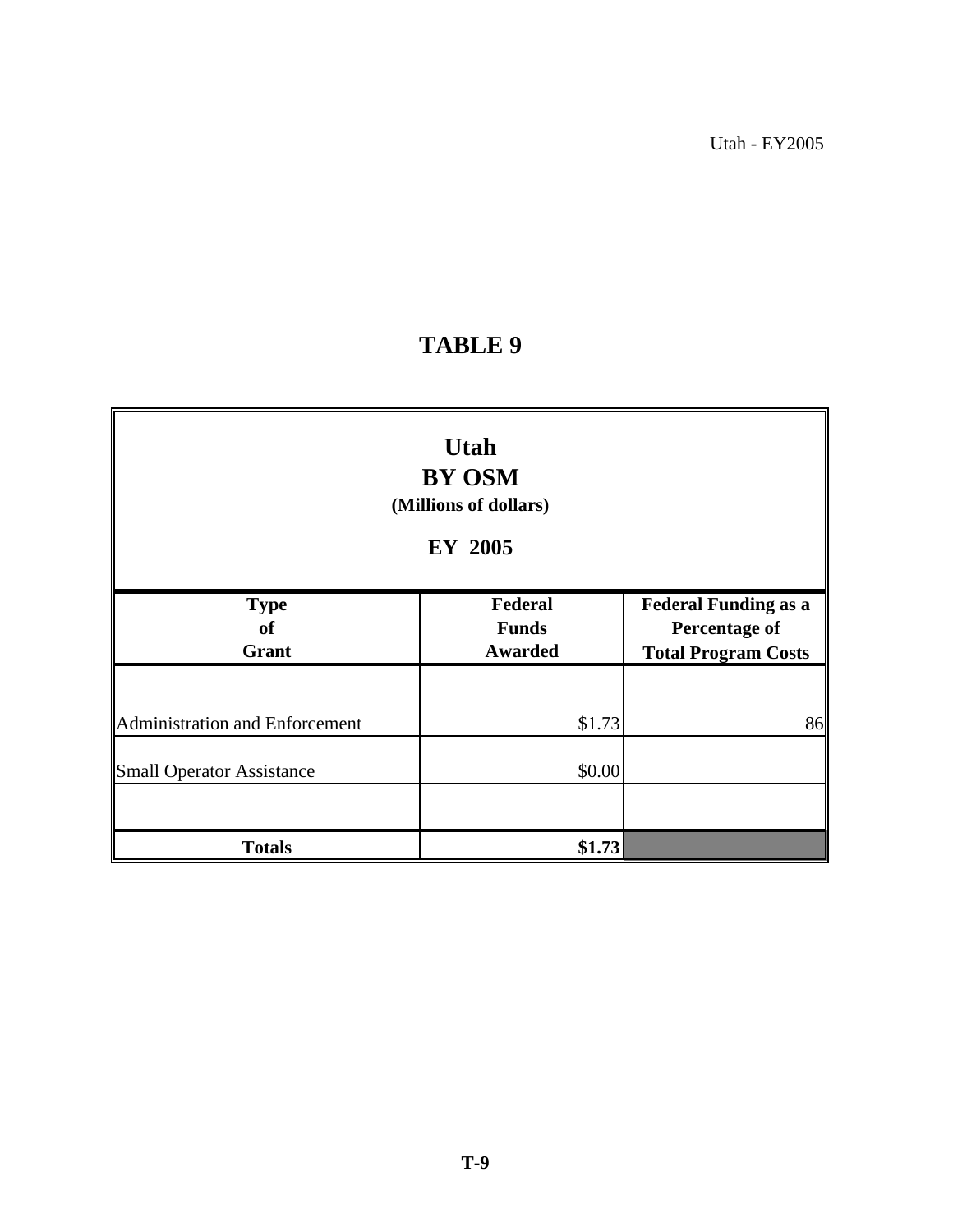# **TABLE 10**

# **Utah INSPECTION ACTIVITY**

# **PERIOD: JULY 1, 2004 - JUNE 30, 2005**

| <b>Inspectable Unit</b> | <b>Number of Inspections Conducted</b> |                |  |
|-------------------------|----------------------------------------|----------------|--|
| <b>Status</b>           | Complete                               | <b>Partial</b> |  |
| Active*                 | 112                                    | 224            |  |
| Inactive*               |                                        |                |  |
| Abandoned*              |                                        |                |  |
| <b>Total</b>            | 117                                    | 224            |  |
| <b>Exploration</b>      |                                        |                |  |

\* Use terms as defined by the approved State program.

inspection data on a continual basis. OSM offices responsible for Federal and Indian Programs need not complete this table since data will be queried from the I & E State should provide inspection data to OSM annually, at a minimum, and maintain Tracking System.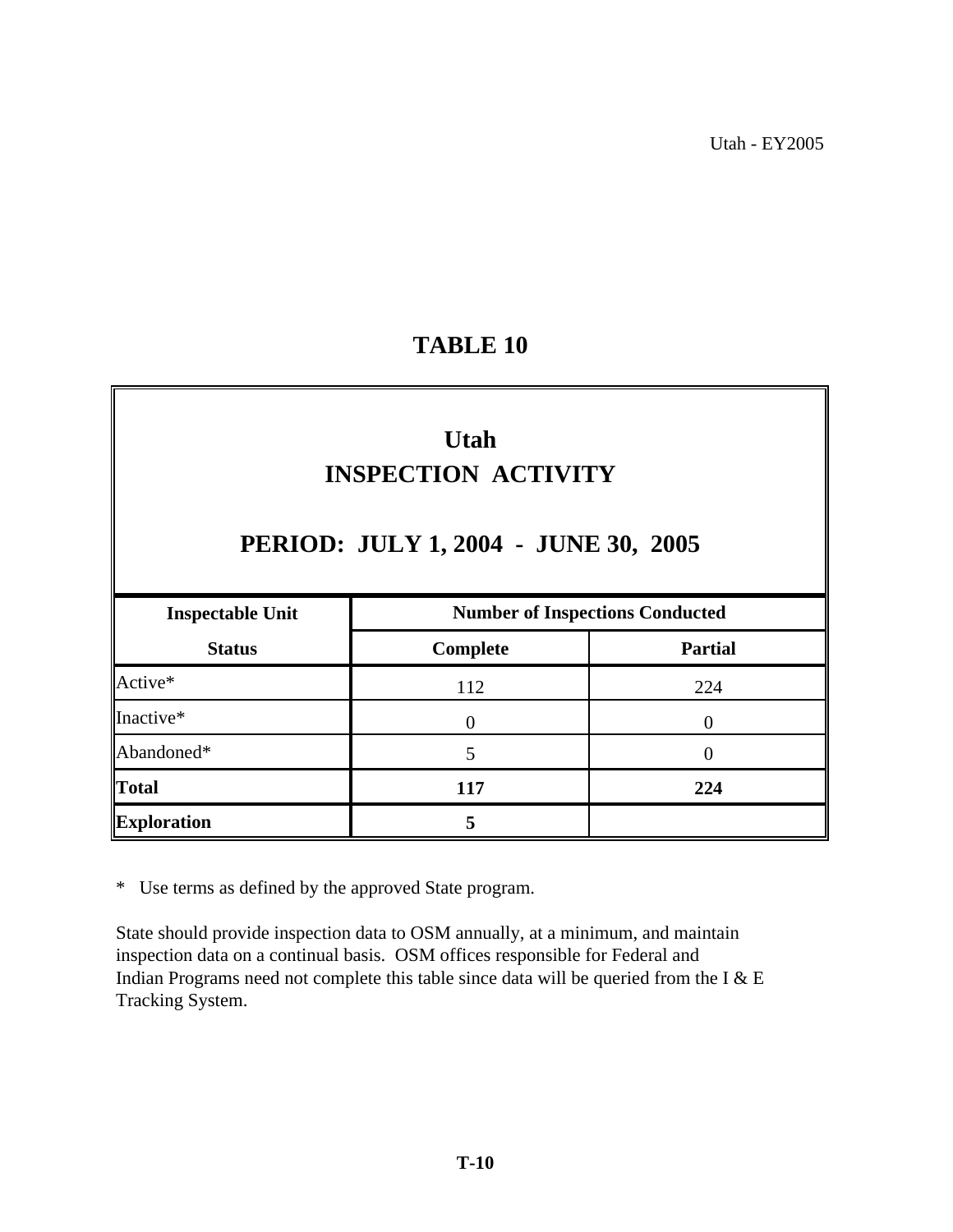# **TABLE 11**

| <b>Utah</b><br><b>ENFORCEMENT ACTIVITY</b><br>PERIOD: JULY 1, 2004 - JUNE 30, 2005 |                  |                  |  |  |  |
|------------------------------------------------------------------------------------|------------------|------------------|--|--|--|
| <b>Type of Enforcement</b>                                                         | <b>Number of</b> | <b>Number of</b> |  |  |  |
| <b>Action</b>                                                                      | Actions*         | Violations*      |  |  |  |
| <b>Notice of Violation</b>                                                         | 6                | 6                |  |  |  |
| <b>Failure-to-Abate Cessation Order</b>                                            | 0                | $\theta$         |  |  |  |
| <b>Imminent Harm Cessation Order</b>                                               | 0                | 0                |  |  |  |

\* Do not include those violations that were vacated.

continuous basis. OSM offices responsible for Federal and Indian Programs need not complete this table since data will be queried from the I  $&E$  Tracking System. State should provide enforcement data to OSM annually, at a minimum, and maintain data on a